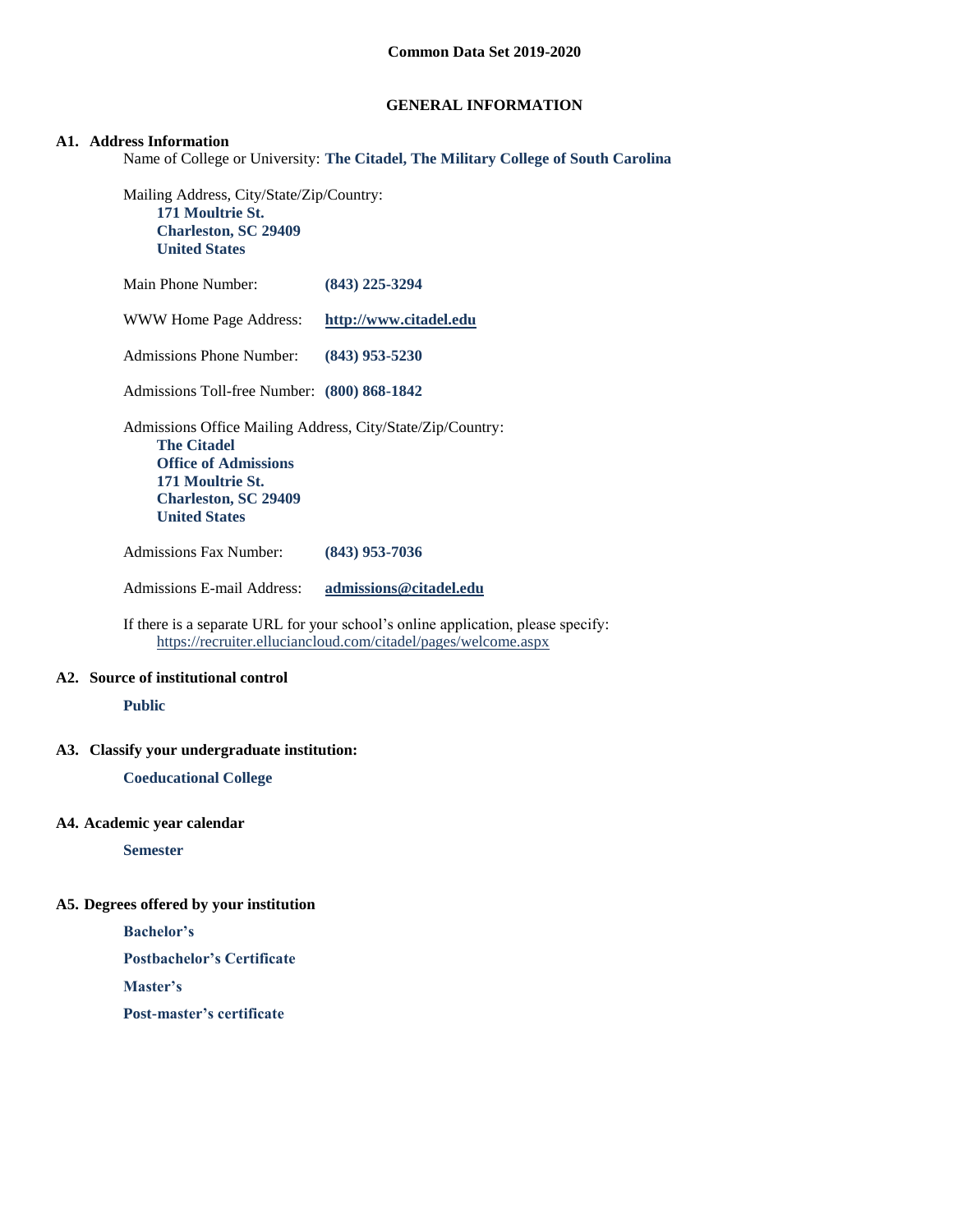## **B. ENROLLMENT AND PERSISTENCE**

**B1. Institutional Enrollment—Men and Women** Provide numbers of students for each of the following categories as of the institution's official fall reporting date or as of October 15, 2019. Note: Report students formerly designated as "first professional" in the graduate cells.

|                                                        | <b>FULL-TIME</b> |       | <b>PART-TIME</b>        |              |  |
|--------------------------------------------------------|------------------|-------|-------------------------|--------------|--|
|                                                        | Men              | Women | Men                     | Women        |  |
| <b>Undergraduates</b>                                  |                  |       |                         |              |  |
| Degree-seeking, first-time<br>freshmen                 | 567              | 79    |                         |              |  |
| Other first-year, degree-<br>seeking                   | 66               | 7     | $\overline{\mathbf{3}}$ | $\mathbf{1}$ |  |
| All other degree-seeking                               | 1,744            | 225   | 160                     | 56           |  |
| Total degree-seeking                                   | 2,377            | 311   | 163                     | 57           |  |
| All other undergraduates<br>enrolled in credit courses |                  |       | 7                       | 8            |  |
| Total undergraduates                                   | 2,377            | 311   | 170                     | 65           |  |
| <b>Graduate</b>                                        |                  |       |                         |              |  |
| Degree-seeking, first-time                             | 17               | 27    | 82                      | 61           |  |
| All other degree-seeking                               | 71               | 64    | 244                     | 262          |  |
| All other graduates enrolled<br>in credit courses      |                  |       | $\overline{\mathbf{4}}$ | 12           |  |
| Total graduate                                         | 88               | 91    | 330                     | 335          |  |

Total all undergraduates: **2,923**

Total all graduate: **844**

GRAND TOTAL ALL STUDENTS: **3,767**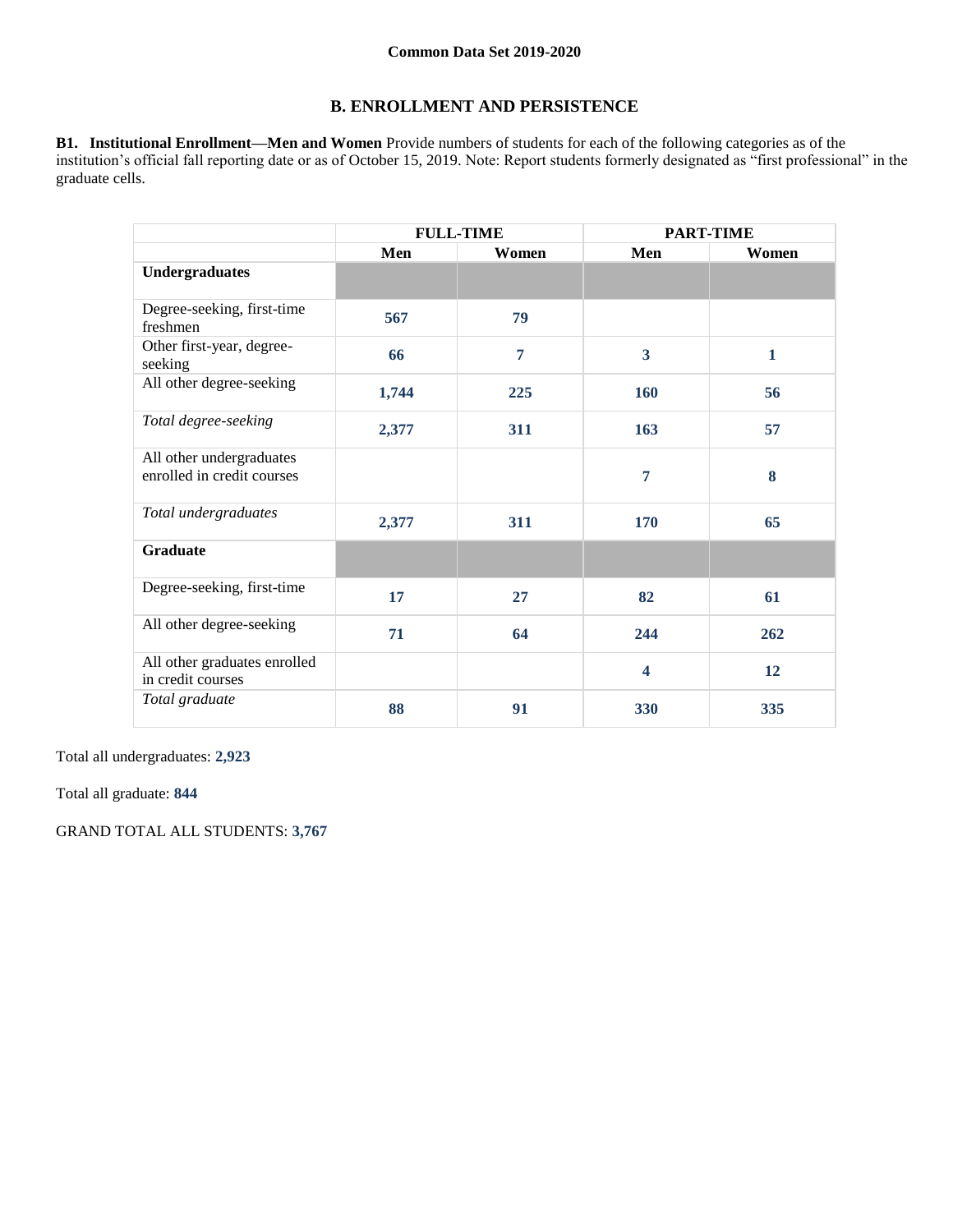**B2. Enrollment by Racial/Ethnic Category.** Provide numbers of undergraduate students for each of the following categories as of the institution's official fall reporting date or as of October 15, 2019. Include international students only in the category "Nonresident aliens." Complete the "Total Undergraduates" column only if you cannot provide data for the first two columns. Report as your institution reports to IPEDS: persons who are Hispanic should be reported only on the Hispanic line, not under any race, and persons who are non-Hispanic multi-racial should be reported only under "Two or more races."

|                                                            | Degree-seeking<br><b>First-time First year</b> | Degree-seeking<br><b>Undergraduates</b><br>(include first-time<br>first-year) | <b>Total</b><br><b>Undergraduates</b><br>(both degree- and non-<br>degree-seeking) |
|------------------------------------------------------------|------------------------------------------------|-------------------------------------------------------------------------------|------------------------------------------------------------------------------------|
| Nonresident aliens                                         | 5                                              | 25                                                                            | 25                                                                                 |
| Hispanic/Latino                                            | 50                                             | 214                                                                           | 214                                                                                |
| Black or African American, non-<br>Hispanic                | 42                                             | 213                                                                           | 213                                                                                |
| White, non-Hispanic                                        | 495                                            | 2,208                                                                         | 2,217                                                                              |
| American Indian or Alaska Native, non-<br>Hispanic         | 1                                              | 11                                                                            | 11                                                                                 |
| Asian, non-Hispanic                                        | 11                                             | 52                                                                            | 53                                                                                 |
| Native Hawaiian or other Pacific<br>Islander, non-Hispanic |                                                | 6                                                                             | 6                                                                                  |
| Two or more races, non-Hispanic                            | 35                                             | 154                                                                           | 155                                                                                |
| Race and/or ethnicity unknown                              | 6                                              | 25                                                                            | 29                                                                                 |
| Total                                                      | 646                                            | 2,908                                                                         | 2,923                                                                              |

## **Persistence**

## **B3. Number of degrees awarded by your institution from July 1, 2018, to June 30, 2019.**

| Bachelor's degrees          | 603        |
|-----------------------------|------------|
| Postbachelor's certificates | 92         |
| Master's degrees            | <b>301</b> |
| Post-master's certificates  | 14         |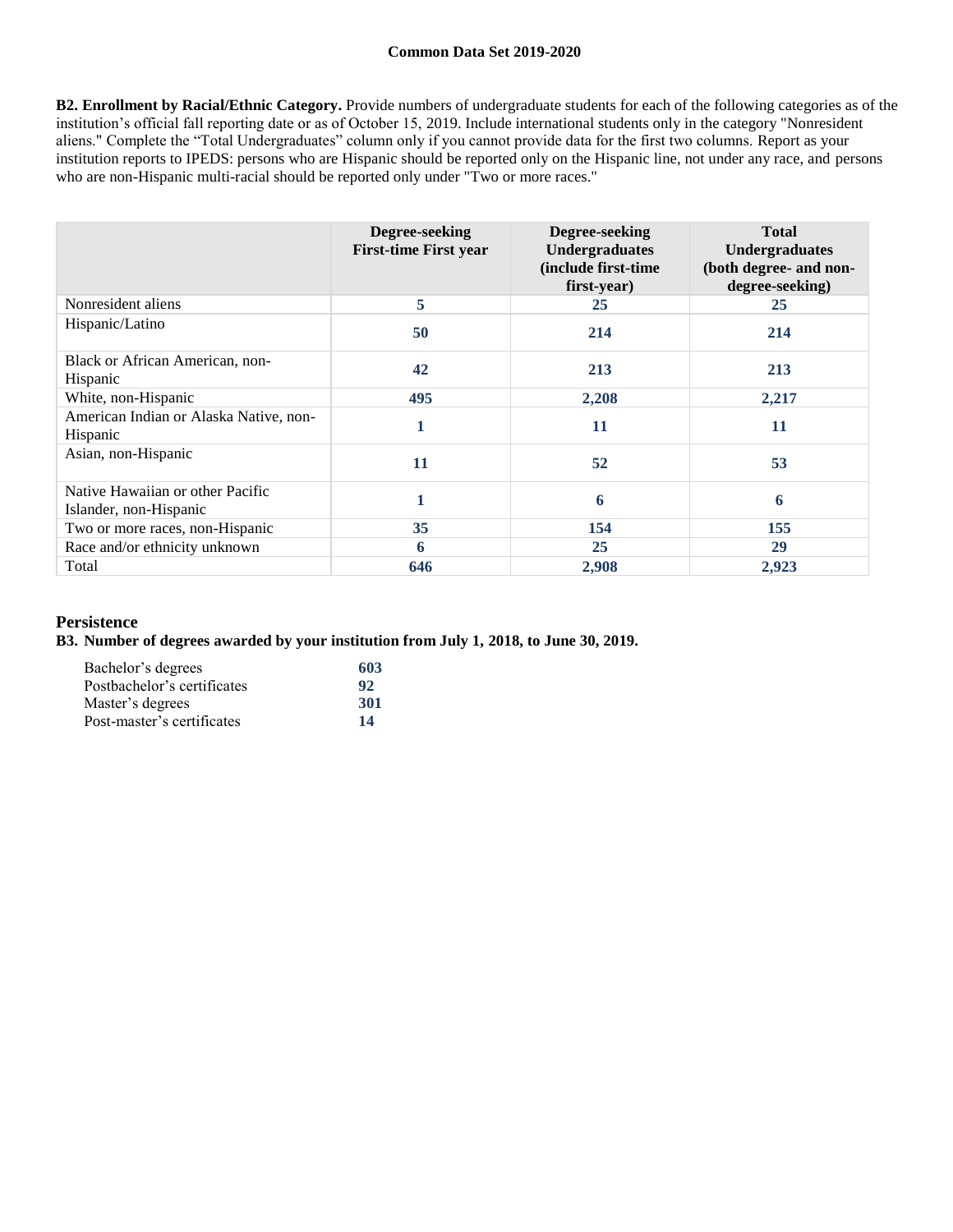## **Graduation Rates**

The items in this section correspond to data elements collected by the IPEDS Web-based Data Collection System's Graduation Rate Survey (GRS). For complete instructions and definitions of data elements, see the IPEDS GRS Forms and Instructions for the 2019-20 Survey.

|                                                                                                                                                                                                                                                                              | <b>Recipients of</b><br>a Federal Pell<br>Grant | <b>Recipients of a</b><br><b>Subsidized Stafford</b><br>Loan who did not<br>receive a Pell Grant | <b>Students who did</b><br>not receive either a<br>Pell Grant or a<br>subsidized Stafford<br>Loan | <b>Total (sum</b><br>of 3<br>columns to<br>the left) |
|------------------------------------------------------------------------------------------------------------------------------------------------------------------------------------------------------------------------------------------------------------------------------|-------------------------------------------------|--------------------------------------------------------------------------------------------------|---------------------------------------------------------------------------------------------------|------------------------------------------------------|
| A - Initial 2012 cohort of first-time, full-time,<br>bachelor's (or equivalent) degree-seeking<br>undergraduate students                                                                                                                                                     | 145                                             | 196                                                                                              | 335                                                                                               | 676                                                  |
| B - Of the initial 2012 cohort, how many did not<br>persist and did not graduate for the following<br>reasons: deceased, permanently disabled, armed<br>forces, foreign aid service of the federal<br>government, or official church missions; total<br>allowable exclusions | $\mathbf{0}$                                    | $\mathbf{3}$                                                                                     | $\overline{2}$                                                                                    | 5                                                    |
| C - Final 2012 cohort, after adjusting for<br>allowable exclusions                                                                                                                                                                                                           | 145                                             | 193                                                                                              | 333                                                                                               | 671                                                  |
| D - Of the initial 2012 cohort, how many<br>completed the program in four years or less (by<br>Aug. 31, 2016)                                                                                                                                                                | 74                                              | 118                                                                                              | 229                                                                                               | 421                                                  |
| E - Of the initial 2012 cohort, how many<br>completed the program in more than four years<br>but in five years or less (after Aug. 31, 2016 and<br>by Aug. 31, 2017)                                                                                                         | 9                                               | 15                                                                                               | 21                                                                                                | 45                                                   |
| F - Of the initial 2012 cohort, how many<br>completed the program in more than five years<br>but in six years or less (after Aug. 31, 2017 and<br>by Aug. 31, 2018)                                                                                                          | 7                                               | 3                                                                                                | 4                                                                                                 | 14                                                   |
| G - Total graduating within six years (sum of<br>lines $D, E, and F$                                                                                                                                                                                                         | 90                                              | 136                                                                                              | 254                                                                                               | 480                                                  |
| H - Six-year graduation rate for 2012 cohort (G<br>divided by $C$ )                                                                                                                                                                                                          | 62%                                             | 70%                                                                                              | 76%                                                                                               | 72%                                                  |

#### **Fall 2012 Cohort**

## **Retention Rates**

Report for the cohort of all full-time, first-time bachelor's (or equivalent) degree-seeking undergraduate students who entered in Fall 2018 (or the preceding summer term). The initial cohort may be adjusted for students who departed for the following reasons: death, permanent disability, or service in the armed forces, foreign aid service of the federal government or official church missions. No other adjustments to the initial cohort should be made.

**B22.** For the cohort of all full-time bachelor's (or equivalent) degree-seeking undergraduate students who entered your institution as freshmen in Fall 2018 (or the preceding summer term), what percentage was enrolled at your institution as of the date your institution calculates its official enrollment in Fall 2019? **86%**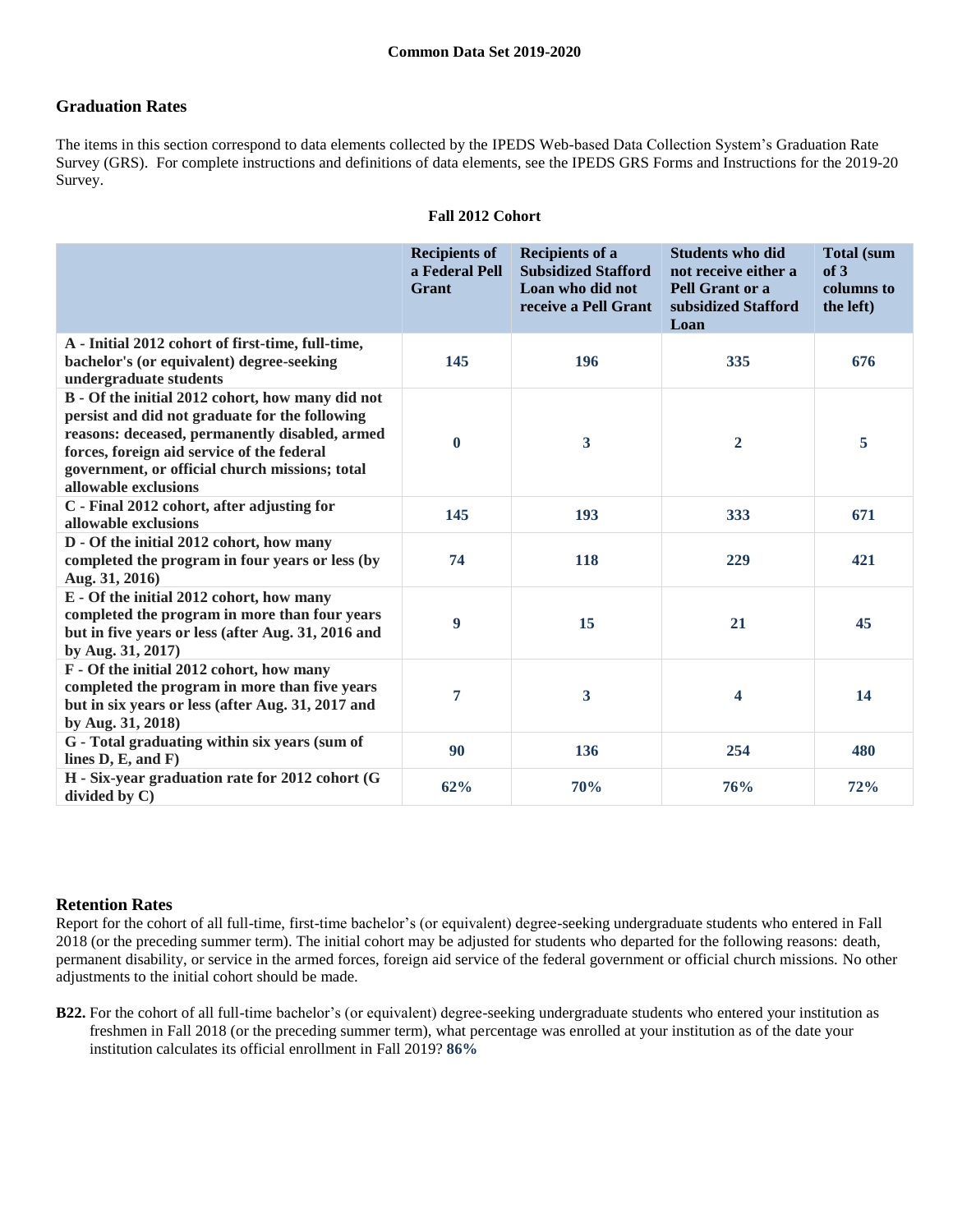## **C. FIRST-TIME, FIRST-YEAR (FRESHMAN) ADMISSION**

### **Applications**

**C1. First-time, first-year (freshman) students:** Provide the number of degree-seeking, first-time, first-year students who applied, were admitted, and enrolled (full- or part-time) in Fall 2019. Include early decision, early action, and students who began studies during summer in this cohort. Applicants should include only those students who fulfilled the requirements for consideration for admission (i.e., who completed actionable applications) and who have been notified of one of the following actions: admission, non-admission, placement on waiting list, or application withdrawn (by applicant or institution). Admitted applicants should include wait-listed students who were subsequently offered admission.

| Total first-time, first-year (freshman) men who applied<br>Total first-time, first-year (freshman) women who applied             | 2,311<br>431 |    |
|----------------------------------------------------------------------------------------------------------------------------------|--------------|----|
|                                                                                                                                  |              |    |
| Total first-time, first-year (freshman) men who were admitted<br>Total first-time, first-year (freshman) women who were admitted | 1,731<br>318 |    |
|                                                                                                                                  |              |    |
| Total full-time, first-time, first-year (freshman) men who enrolled 567                                                          |              |    |
| Total part-time, first-time, first-year (freshman) men who enrolled 0                                                            |              |    |
|                                                                                                                                  |              |    |
| Total full-time, first-time, first-year (freshman) women who enrolled                                                            |              | 79 |
| Total part-time, first-time, first-year (freshman) women who enrolled                                                            |              | 0  |

#### **C2. Freshman wait-listed students (students who met admission requirements but whose final admission was contingent on space availability)**

Do you have a policy of placing students on a waiting list? **Yes** If yes, please answer the questions below for Fall 2019 admissions:

Number of qualified applicants offered a place on waiting list **83** Number accepting a place on the waiting list **78** Number of wait-listed students admitted **25**

Is your waiting list ranked? **No**

#### **Admission Requirements**

#### **C3. High school completion requirement**

Check the appropriate box to identify your high school completion requirement for degree-seeking entering students:

#### **High school diploma is required and GED is accepted**

#### **C4. Does your institution require or recommend a general college-preparatory program for degree-seeking students?**

#### **Require**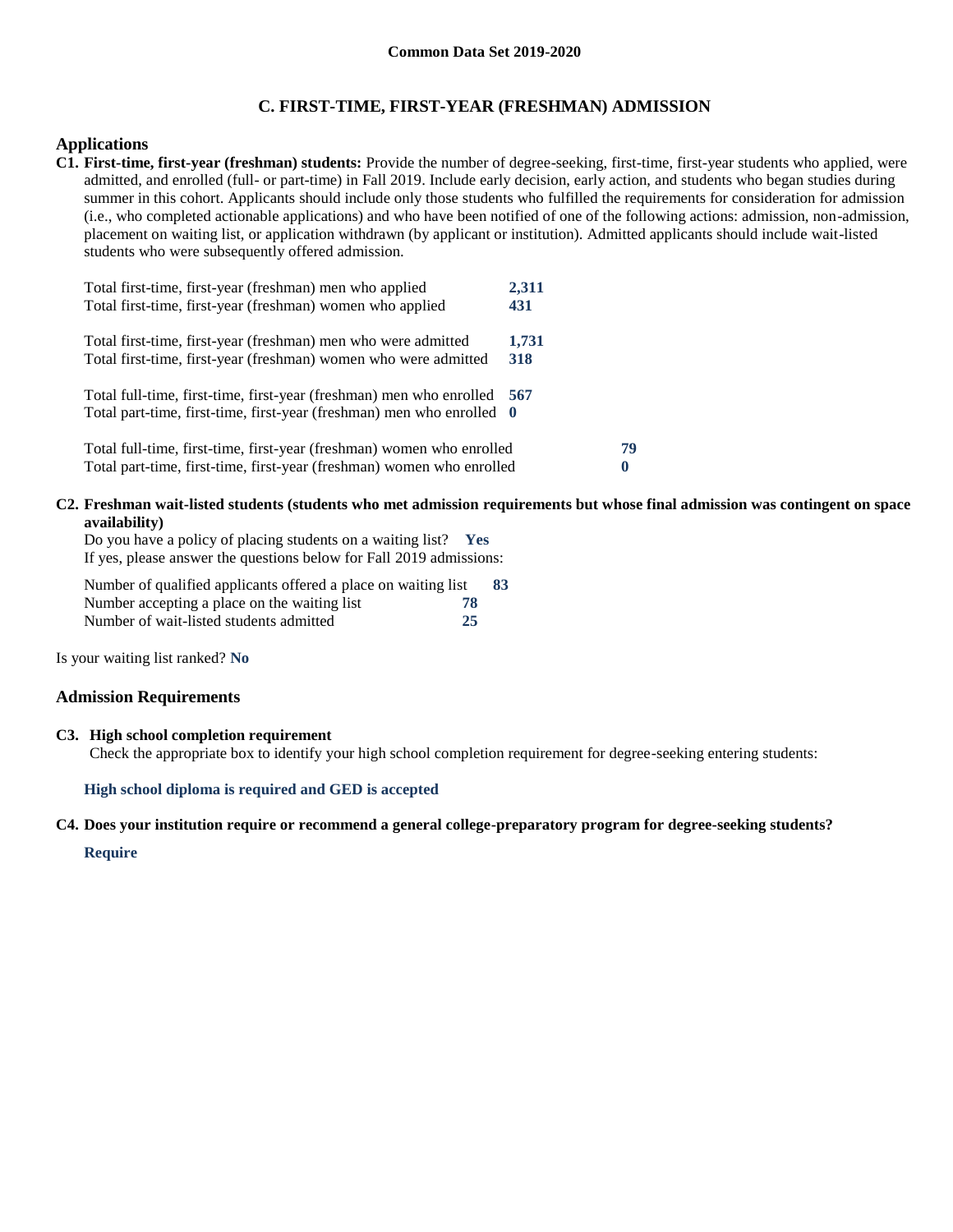**C5. Distribution of high school units required and/or recommended.** Specify the distribution of academic high school course units required and/or recommended of all or most degree-seeking students using Carnegie units (one unit equals one year of study or its equivalent). If you use a different system for calculating units, please convert.

|                                      | <b>Units Required</b> | <b>Units Recommended</b> |
|--------------------------------------|-----------------------|--------------------------|
| Total academic units                 | 19                    |                          |
| English                              | 4                     |                          |
| <b>Mathematics</b>                   |                       |                          |
| Science                              | 3                     |                          |
| Of these, units that must be lab     | 3                     |                          |
| Foreign language                     | 2                     |                          |
| Social studies                       |                       |                          |
| <b>History</b>                       |                       |                          |
| Academic electives                   |                       |                          |
| <b>Computer Science</b>              |                       |                          |
| Visual/Performing Arts               | 1                     |                          |
| Other (specify)<br><b>PE</b> or ROTC |                       |                          |

## **Basis for Selection**

- **C6.** Do you have an open admission policy, under which virtually all secondary school graduates or students with GED equivalency diplomas are admitted without regard to academic record, test scores, or other qualifications? **No**
- **C7. Relative importance of each of the following academic and nonacademic factors in your first-time, first-year, degree-seeking (freshman) admission decisions.**

|                                  | <b>Very Important</b> | Important   | <b>Considered</b> | <b>Not Considered</b> |
|----------------------------------|-----------------------|-------------|-------------------|-----------------------|
| Academic                         |                       |             |                   |                       |
| Rigor of secondary school record | X                     |             |                   |                       |
| Class rank                       |                       |             | $\mathbf X$       |                       |
| Academic GPA                     | X                     |             |                   |                       |
| Standardized test scores         | $\mathbf X$           |             |                   |                       |
| <b>Application Essay</b>         |                       |             |                   | X                     |
| Recommendation                   |                       |             | $\mathbf X$       |                       |
| Nonacademic                      |                       |             |                   |                       |
| Interview                        |                       |             | $\mathbf X$       |                       |
| Extracurricular activities       |                       | X           |                   |                       |
| Talent/ability                   |                       | $\mathbf X$ |                   |                       |
| Character/personal qualities     |                       | X           |                   |                       |
| First generation                 |                       |             | $\mathbf{X}$      |                       |
| Alumni/ae relation               |                       |             | $\mathbf X$       |                       |
| Geographical residence           |                       |             | $\mathbf{X}$      |                       |
| State residency                  |                       | X           |                   |                       |
| Religious affiliation/commitment |                       |             |                   | $\mathbf{X}$          |
| Racial/ethnic status             |                       |             |                   | $\mathbf X$           |
| Volunteer work                   |                       |             | $\mathbf X$       |                       |
| Work experience                  |                       |             |                   | X                     |
| Level of applicant's interest    | X                     |             |                   |                       |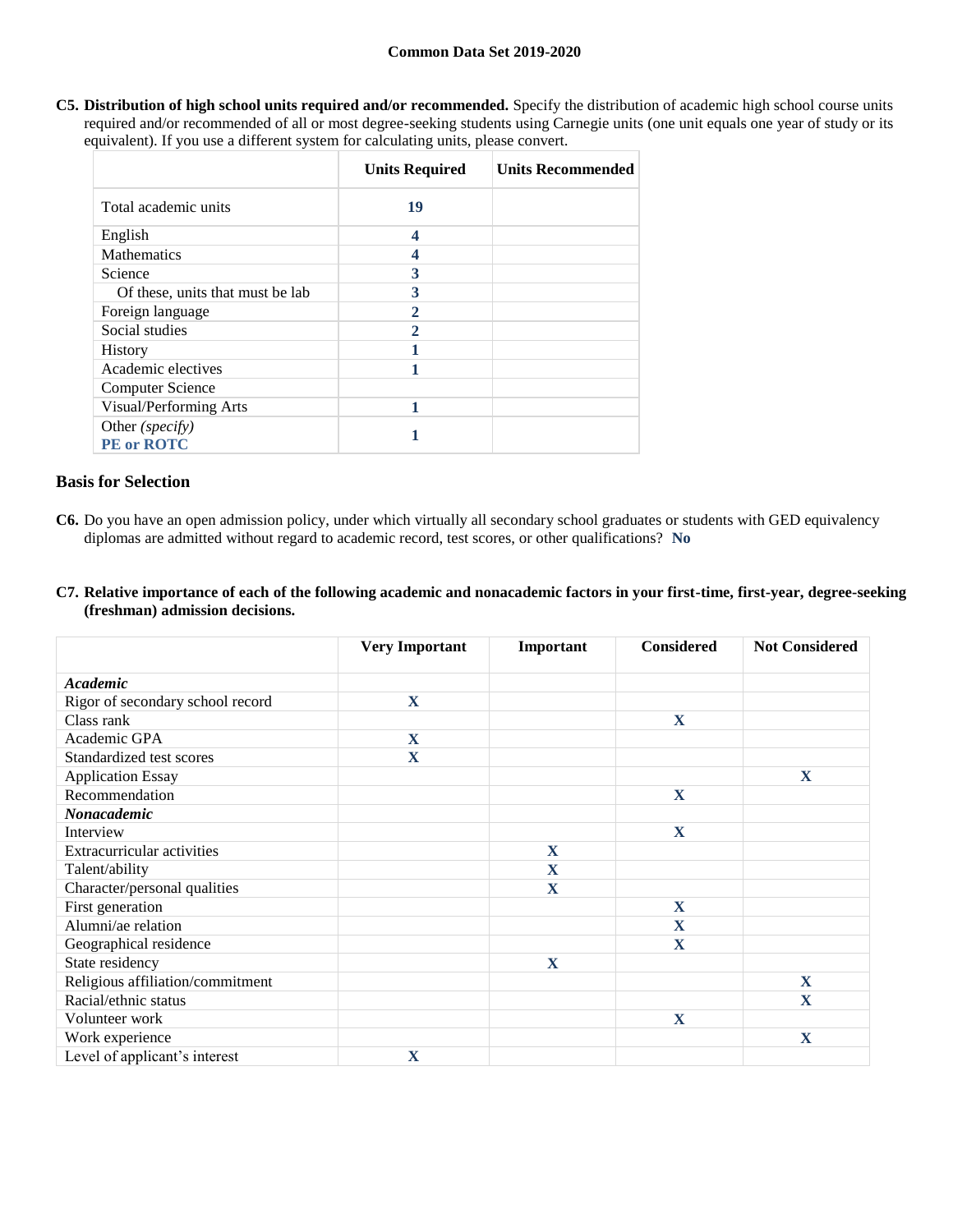## **SAT and ACT Policies**

### **C8. Entrance exams**

A. Does your institution make use of SAT, ACT, or SAT Subject Test scores in **admission** decisions for first-time, first-year, degreeseeking applicants? **Yes**

If yes, place check marks in the appropriate boxes below to reflect your institution's policies for use in admission for **Fall 2021.**

|                                     | <b>ADMISSION</b> |           |                                   |                                        |                 |
|-------------------------------------|------------------|-----------|-----------------------------------|----------------------------------------|-----------------|
|                                     | Require          | Recommend | <b>Require for</b><br><b>Some</b> | <b>Consider If</b><br><b>Submitted</b> | <b>Not Used</b> |
| SAT or ACT                          | $\mathbf X$      |           |                                   |                                        |                 |
| ACT only                            |                  |           |                                   |                                        |                 |
| SAT only                            |                  |           |                                   |                                        |                 |
| SAT and SAT Subject Tests or<br>ACT |                  |           |                                   |                                        |                 |
| <b>SAT Subject Tests</b>            |                  |           |                                   |                                        |                 |

B. If your institution will make use of the ACT in admission decisions for first-time, first-year, degree-seeking applicants for Fall 2021 please indicate which ONE of the following applies (regardless of whether the writing score will be used in the admissions process):

#### **ACT with or without writing accepted**

If your institution will make use of the SAT in admission decisions for first-time, first-year, degree-seeking applicants for Fall 2021 please indicate which ONE of the following applies (regardless of whether the Essay score will be used in the admissions process):

#### **SAT with or without ESSAY component accepted**

C. Please indicate how your institution will use the SAT or ACT essay component; check all that apply.

|                                              | SAT essay | ACT essay |
|----------------------------------------------|-----------|-----------|
| For admission                                |           |           |
| For placement                                |           |           |
| For advising                                 |           |           |
| In place of an application essay             |           |           |
| As a validity check on the application essay |           |           |
| No college policy as of now                  |           |           |
| Not using essay component                    |           |           |

D. In addition, does your institution use applicants' test scores for academic advising? **Yes**

- E. Latest date by which SAT or ACT scores must be received for fall-term admission\_\_\_\_\_\_\_\_\_\_ Latest date by which SAT Subject Test scores must be received for fall-term admission\_\_\_\_\_\_\_\_\_
- F. If necessary, use this space to clarify your test policies (e.g., if tests are recommended for some students, or if tests are not required of some students): **Rolling Admissions: No Deadlines**
- G. Please indicate which tests your institution uses for **placement (e.g., state tests): SAT**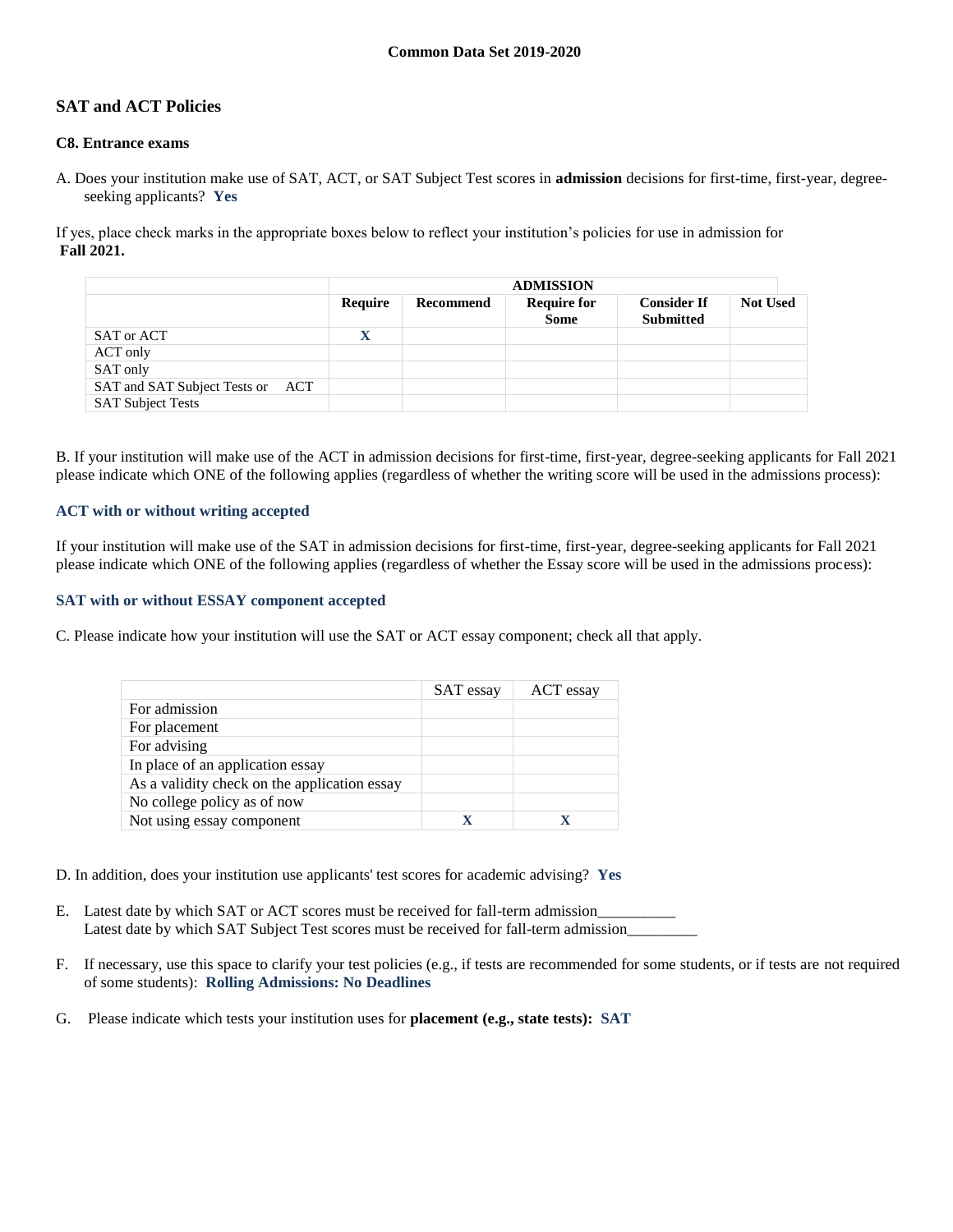## **Freshman Profile**

Provide information for **ALL enrolled, degree-seeking, full-time and part-time, first-time, first-year (freshman) students** enrolled in Fall 2019, including students who began studies during summer, international students/nonresident aliens, and students admitted under special arrangements.

**C9. Percent and number of first-time, first-year (freshman) students enrolled in Fall 2019 who submitted national standardized (SAT/ACT) test scores.** Include information for **ALL enrolled, degree-seeking, first-time, first-year (freshman) students who submitted test scores**. Do not include partial test scores (e.g., mathematics scores but not critical reading for a category of students) or combine other standardized test results (such as TOEFL) in this item. Do not convert SAT scores to ACT scores and vice versa.

| Percent submitting SAT scores | 63%    | Number submitting SAT scores | 403        |
|-------------------------------|--------|------------------------------|------------|
| Percent submitting ACT scores | $36\%$ | Number submitting ACT scores | <b>230</b> |

For each assessment listed below, report the score that represents the  $25<sup>th</sup>$  percentile (the score that  $25$  percent of the freshman population scored at or below) and the 75<sup>th</sup> percentile score (the score that 25 percent scored at or above).

| Assessment                                       | 25th Percentile<br><b>Score</b> | <b>75th Percentile</b><br><b>Score</b> |
|--------------------------------------------------|---------------------------------|----------------------------------------|
| <b>SAT</b> Composite                             | 1060                            | 1230                                   |
| <b>SAT Evidence-Based</b><br>Reading and Writing | 530                             | 620                                    |
| <b>SAT Math</b>                                  | 520                             | 610                                    |
| <b>ACT</b> Composite                             | 20                              | 25                                     |
| <b>ACT Math</b>                                  | 19                              | 25                                     |
| <b>ACT</b> English                               | 20                              | 25                                     |
| <b>ACT Writing</b>                               | 520                             | 610                                    |

Percent of first-time, first-year (freshman) students with scores in each range:

| Score<br>Range | <b>SAT Evidence-Based</b><br><b>Reading and Writing</b> | <b>SAT Math</b> |
|----------------|---------------------------------------------------------|-----------------|
| 700-800        | 4%                                                      | 6%              |
| 600-699        | 35%                                                     | 26%             |
| 500-599        | 53%                                                     | 56%             |
| 400-499        | 8%                                                      | 12%             |
| 300-399        | $0\%$                                                   | 0%              |
| 200-299        | $0\%$                                                   | 0%              |
|                | 100%                                                    | 100%            |

| Score Range | <b>SAT Composite</b> |
|-------------|----------------------|
| 1400-1600   | 4%                   |
| 1200-1399   | $31\%$               |
| 1000-1199   | <b>59%</b>           |
| 800-999     | 6%                   |
| 600-799     | $0\%$                |
| 400-599     | $0\%$                |
|             | 100%                 |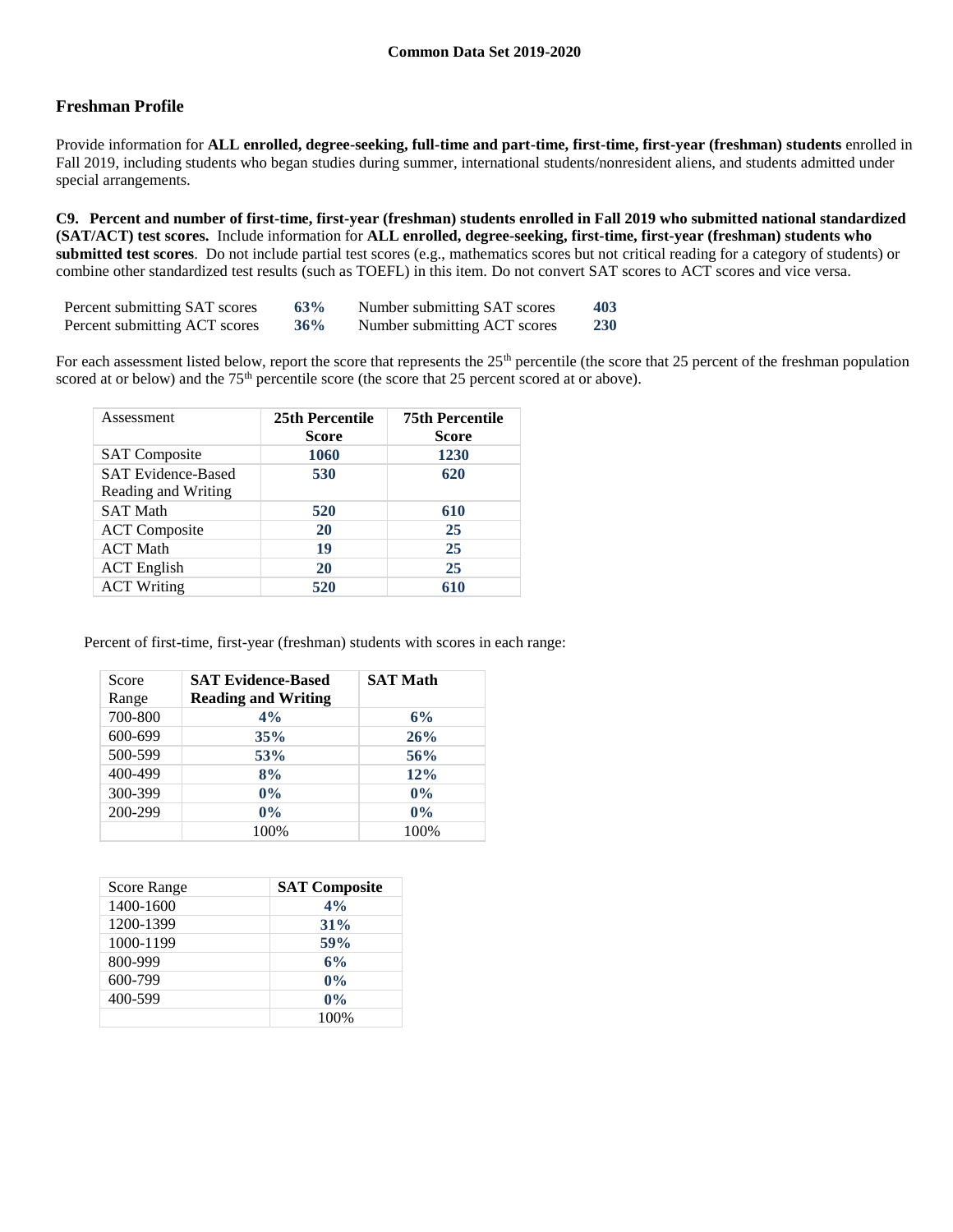| Score Range | ACT<br>Composite | <b>ACT English</b> | <b>ACT Math</b> |
|-------------|------------------|--------------------|-----------------|
| $30 - 36$   | 4%               | 9%                 | $1\%$           |
| 24-29       | 39%              | 31%                | 41%             |
| 18-23       | 54%              | 48%                | 44%             |
| $12 - 17$   | 3%               | 12%                | 14%             |
| $6 - 11$    | $0\%$            | $0\%$              | $0\%$           |
| Below 6     | $0\%$            | $0\%$              | $0\%$           |
|             | 100%             | 100%               | 100%            |

### **C10. Percent of all degree-seeking, first-time, first-year (freshman) students who had high school class rank within each of the following ranges (report information for those students from whom you collected high school rank information).**

Percent in top tenth of high school graduating class **11%** Percent in top quarter of high school graduating class **31%** Percent in top half of high school graduating class **71%** Percent in bottom half of high school graduating class **29%** Percent in bottom quarter of high school graduating class **7%**  $\{$  Top half + bottom half = 100%.

Percent of total first-time, first-year (freshman) students who submitted high school class rank: **78%**

**C11. Percentage of all enrolled, degree-seeking, first-time, first-year (freshman) students who had high school grade-point averages within each of the following ranges (using 4.0 scale). Report information only for those students from whom you collected high school GPA.**

| Percent who had GPA of 4.0                | 34%   |
|-------------------------------------------|-------|
| Percent who had GPA of 3.75 and 3.99      | 17%   |
| Percent who had GPA between 3.50 and 3.74 | 18%   |
| Percent who had GPA between 3.25 and 3.49 | 15%   |
| Percent who had GPA between 3.00 and 3.24 | 10%   |
| Percent who had GPA between 2.50 and 2.99 | 5%    |
| Percent who had GPA between 2.0 and 2.49  | $1\%$ |
| Percent who had GPA between 1.0 and 1.99  | $0\%$ |
| Percent who had GPA below 1.0             | $0\%$ |
|                                           |       |

## **C12. Average high school GPA of all degree-seeking, first-time, first-year (freshman) students who submitted GPA: 3.78**

Percent of total first-time, first-year (freshman) students who submitted high school GPA: **100%**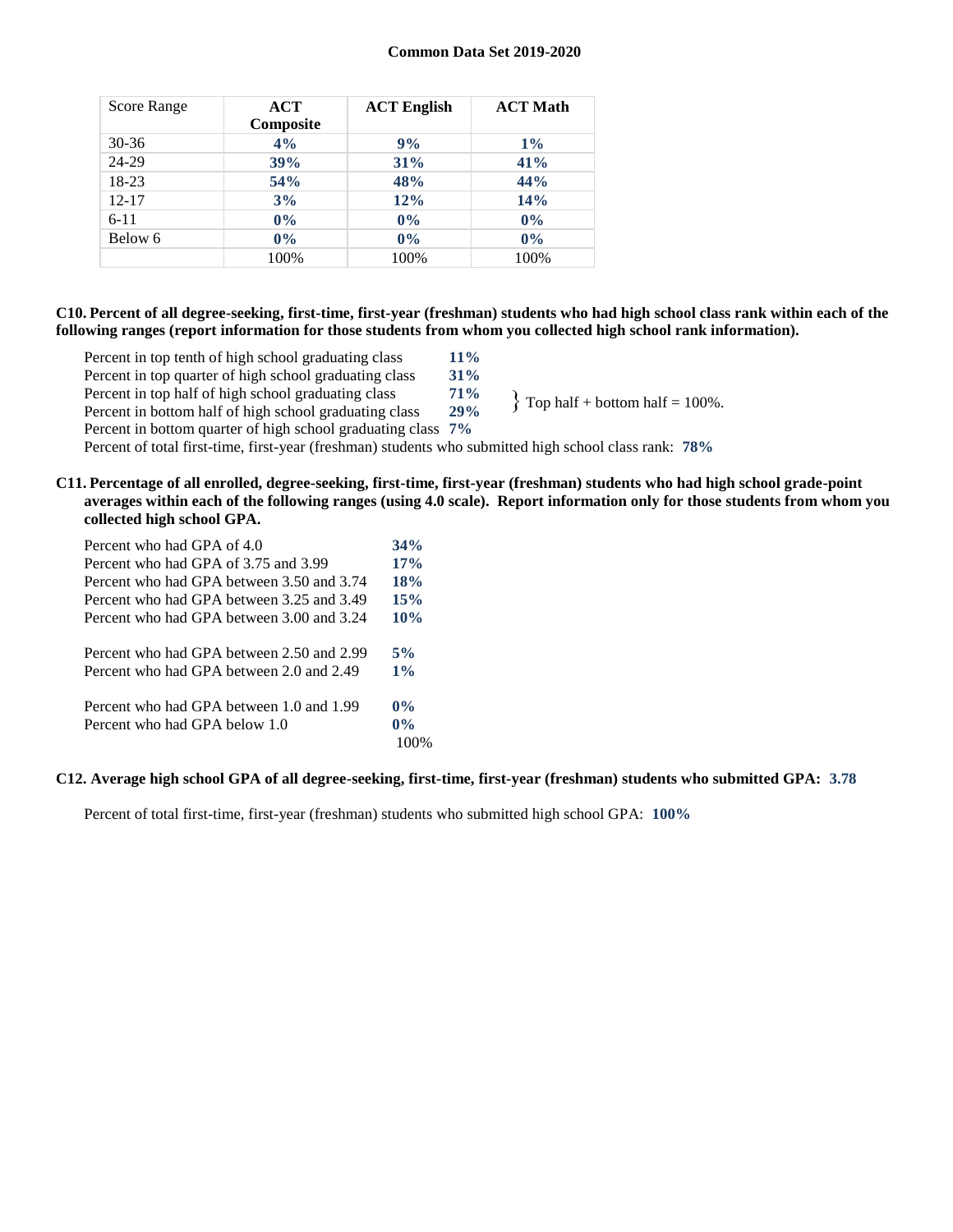## **Admission Policies**

## **C13. Application fee**

| Does your institution have an application fee?       | <b>Yes</b> |
|------------------------------------------------------|------------|
| Amount of application fee:                           | \$40       |
| Can it be waived for applicants with financial need? | <b>Yes</b> |

**If you have an application fee and an on-line application option, please indicate policy for students who apply on-line: Same fee**

**Can on-line application fee be waived for applicants with financial need? No**

### **C14. Application closing date**

Does your institution have an application closing date? **No**

### **C15. Are first-time, first-year students accepted for terms other than the fall? No**

#### **C16. Notification to applicants of admission decision sent** *(fill in one only)*

On a rolling basis beginning (date): **July 15**

### **C17. Reply policy for admitted applicants** *(fill in one only)*

Must reply by (date): **May 1** Amount of housing deposit: **\$300** Refundable if student does not enroll? **X** Yes, in full **by May 1**

**C18. Deferred admission:** Does your institution allow students to postpone enrollment after admission? **No**

**C19. Early admission of high school students:** Does your institution allow high school students to enroll as full-time, first-time, firstyear (freshman) students one year or more before high school graduation? **No**

#### **Early Decision and Early Action Plans**

- **C21. Early decision:** Does your institution offer an early decision plan (an admission plan that permits students to apply and be notified of an admission decision well in advance of the regular notification date and that asks students to commit to attending if accepted) for first-time, first-year (freshman) applicants for fall enrollment? **No**
- **C22. Early action:** Do you have a nonbinding early action plan whereby students are notified of an admission decision well in advance of the regular notification date but do not have to commit to attending your college? **No**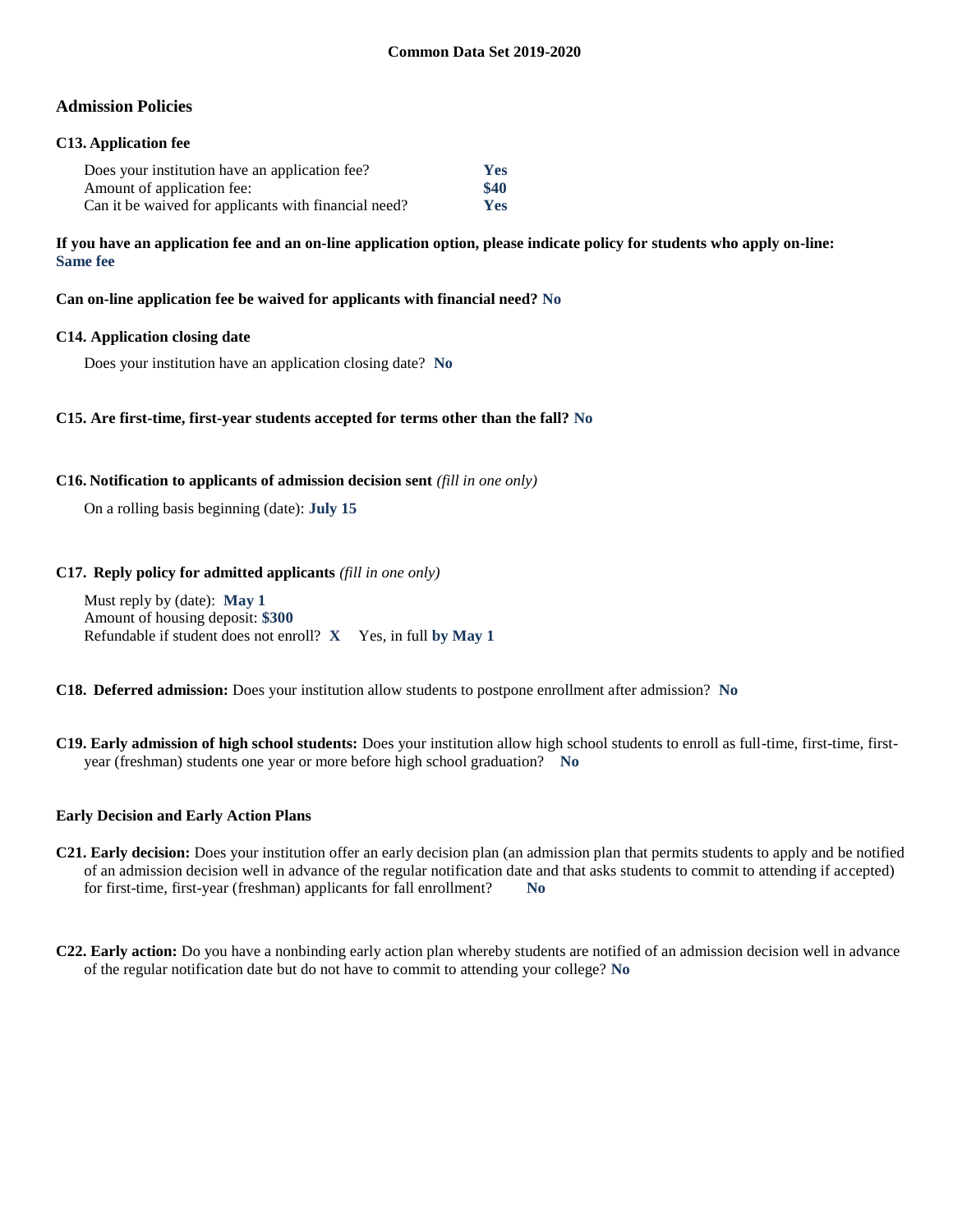## **D. TRANSFER ADMISSION**

## **Fall Applicants**

- **D1.** Does your institution enroll transfer students? **Yes** If yes, may transfer students earn advanced standing credit by transferring credits earned from course work completed at other colleges/universities? **Yes**
- **D2.** Provide the number of students who applied, were admitted, and enrolled as degree-seeking transfer students in Fall 2019.

|       | <b>Applicants</b> | <b>Admitted Applicants</b> | <b>Enrolled Applicants</b> |
|-------|-------------------|----------------------------|----------------------------|
| Men   | 290               | 135                        | 83                         |
| Women | 97                | 53                         | 38                         |
| Total | 387               | 188                        | 121                        |

#### **Application for Admission**

- **D3.** Indicate terms for which transfers may enroll: **Fall**
- **D4.** Must a transfer applicant have a minimum number of credits completed or else must apply as an entering freshman? **Yes** If yes, what is the minimum number of credits and the unit of measure? **24 semester hours**

 $\_$  ,  $\_$  ,  $\_$  ,  $\_$  ,  $\_$  ,  $\_$  ,  $\_$  ,  $\_$  ,  $\_$  ,  $\_$  ,  $\_$  ,  $\_$  ,  $\_$  ,  $\_$  ,  $\_$  ,  $\_$  ,  $\_$  ,  $\_$  ,  $\_$  ,  $\_$  ,  $\_$  ,  $\_$  ,  $\_$  ,  $\_$  ,  $\_$  ,  $\_$  ,  $\_$  ,  $\_$  ,  $\_$  ,  $\_$  ,  $\_$  ,  $\_$  ,  $\_$  ,  $\_$  ,  $\_$  ,  $\_$  ,  $\_$  ,  $\_$  ,  $\_$  ,  $\_$  ,  $\_$  ,  $\_$  ,  $\_$  ,  $\_$  ,  $\_$  ,  $\_$  ,  $\_$  ,  $\_$  ,  $\_$  ,  $\_$  ,  $\_$  ,  $\_$  ,  $\_$  ,  $\_$  ,  $\_$  ,  $\_$  ,  $\_$  ,  $\_$  ,  $\_$  ,  $\_$  ,  $\_$  ,  $\_$  ,  $\_$  ,  $\_$  ,  $\_$  ,  $\_$  ,  $\_$  ,  $\_$  ,  $\_$  ,  $\_$  ,  $\_$  ,  $\_$  ,  $\_$  ,  $\_$  ,

**D5.** Indicate all items required of transfer students to apply for admission:

|                                                         | <b>Required</b><br>of All | Recommended<br>of All | Recommended<br>of Some | <b>Required of</b><br><b>Some</b> | Not required |
|---------------------------------------------------------|---------------------------|-----------------------|------------------------|-----------------------------------|--------------|
| High school transcript                                  | A                         |                       |                        |                                   |              |
| College transcript $(s)$                                |                           |                       |                        |                                   |              |
| Essay or personal statement                             |                           |                       |                        |                                   |              |
| Interview                                               |                           | X                     |                        |                                   |              |
| Standardized test scores                                |                           |                       |                        |                                   | X            |
| Statement of good standing<br>from prior institution(s) |                           |                       |                        |                                   |              |

- **D6.** If a minimum high school grade point average is required of transfer applicants, specify (on a 4.0 scale): **2.0**
- **D7**. If a minimum college grade point average is required of transfer applicants, specify (on a 4.0 scale): **2.0**
- **D8**. List any other application requirements specific to transfer applicants: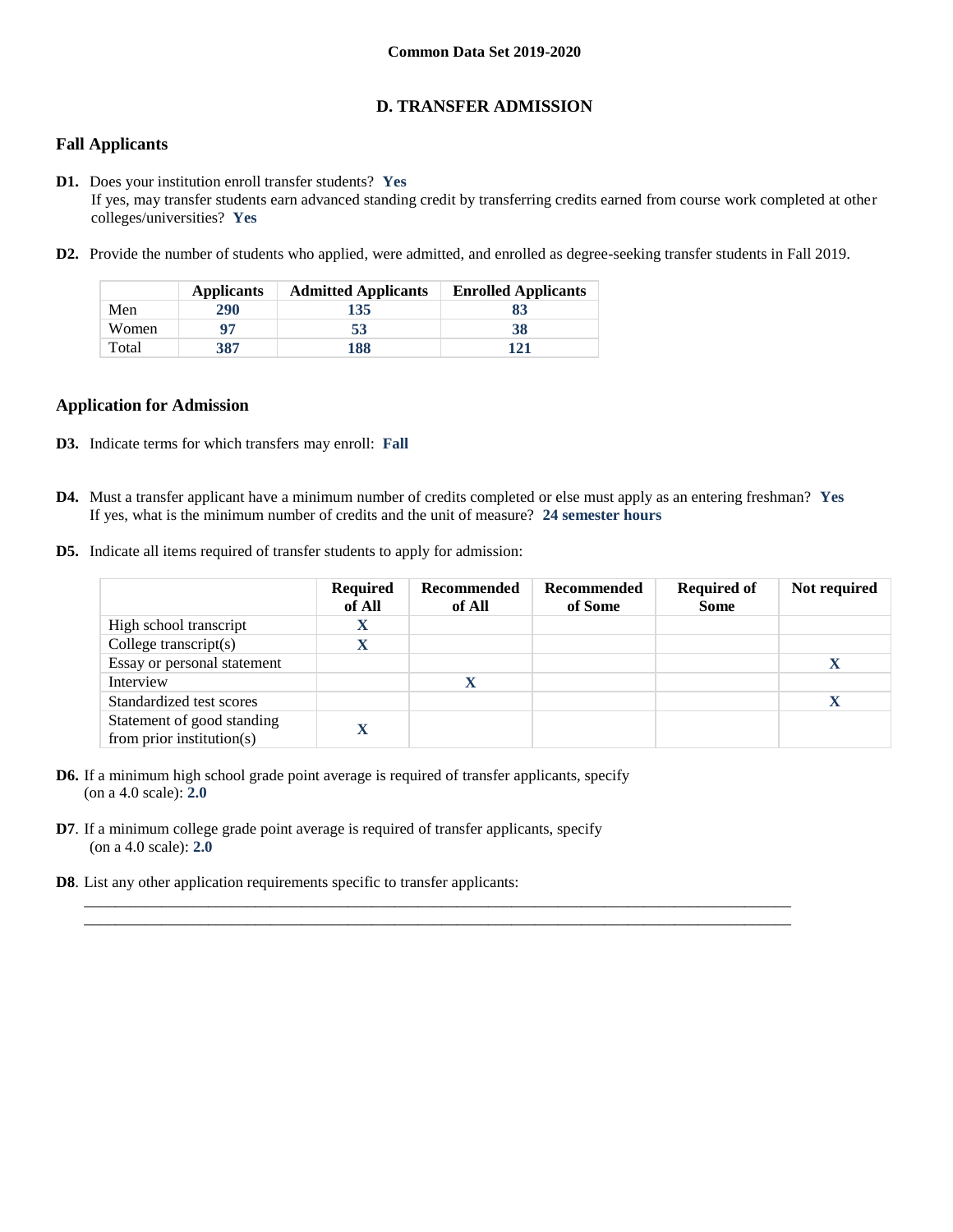**D9.** List application priority, closing, notification, and candidate reply dates for transfer students. If applications are reviewed on a continuous or rolling basis, place a check mark in the "Rolling admission" column.

|        | <b>Priority Date</b> | <b>Closing Date</b> | <b>Notification Date</b> | <b>Reply Date</b> | <b>Rolling</b><br><b>Admission</b> |
|--------|----------------------|---------------------|--------------------------|-------------------|------------------------------------|
| Fall   |                      |                     |                          |                   | X                                  |
| Winter |                      |                     |                          |                   |                                    |
| Spring |                      |                     |                          |                   |                                    |
| Summer |                      |                     |                          |                   |                                    |

- **D10.** Does an open admission policy, if reported, apply to transfer students? **No**
- **D11**. Describe additional requirements for transfer admission, if applicable:

### **Transfer Credit Policies**

- **D12.** Report the lowest grade earned for any course that may be transferred for credit: **C**
- **D13.** Maximum number of credits or courses that may be transferred from a two-year institution: Number \_\_\_\_\_\_ Unit type \_\_\_\_\_\_\_\_\_\_\_\_
- **D14**. Maximum number of credits or courses that may be transferred from a four-year institution: Number Unit type
- **D15.** Minimum number of credits that transfers must complete at your institution to earn an associate degree: **N/A**
- **D16.** Minimum number of credits that transfers must complete at your institution to earn a bachelor's degree: **(see D17)**

\_\_\_\_\_\_\_\_\_\_\_\_\_\_\_\_\_\_\_\_\_\_\_\_\_\_\_\_\_\_\_\_\_\_\_\_\_\_\_\_\_\_\_\_\_\_\_\_\_\_\_\_\_\_\_\_\_\_\_\_\_\_\_\_\_\_\_\_\_\_\_\_\_\_\_\_\_\_\_\_\_\_\_\_\_\_\_\_\_ \_\_\_\_\_\_\_\_\_\_\_\_\_\_\_\_\_\_\_\_\_\_\_\_\_\_\_\_\_\_\_\_\_\_\_\_\_\_\_\_\_\_\_\_\_\_\_\_\_\_\_\_\_\_\_\_\_\_\_\_\_\_\_\_\_\_\_\_\_\_\_\_\_\_\_\_\_\_\_\_\_\_\_\_\_\_\_\_\_

**D17.** Describe other transfer credit policies:

**A transfer student must have completed a minimum of two semesters as a full-time student and must have accumulated a minimum of 24 hours of credit, maintaining a GPA of at least 2.0 (on a 4.0 scale) on courses equivalent to those offered at The Citadel.**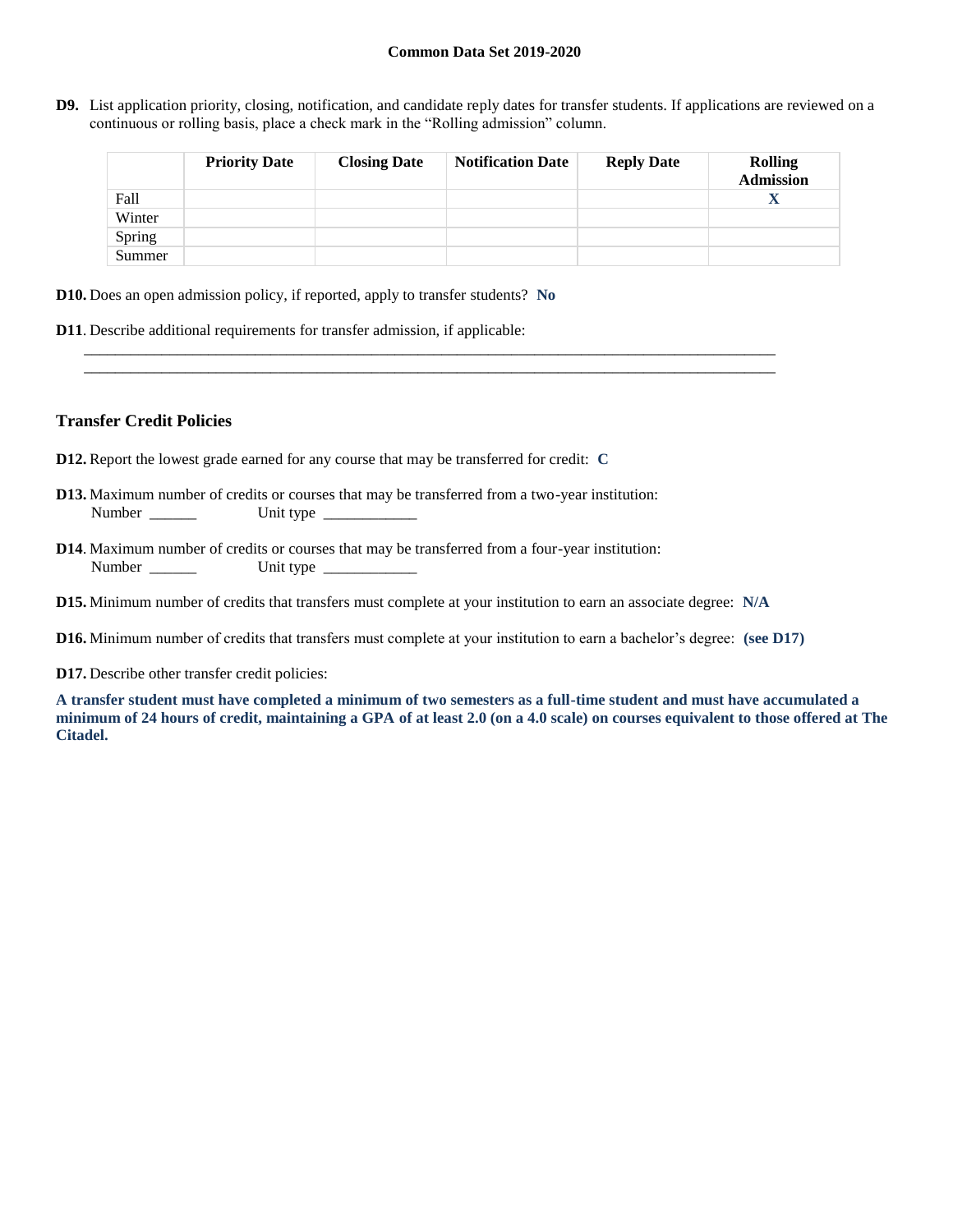## **Military Service Transfer Credit Policies**

**D18.** Does your institution accept the following military/veteran transfer credits:

| American Council on Education (ACE)             | <b>Yes</b> |
|-------------------------------------------------|------------|
| College Level Examination Program (CLEP)        | <b>Yes</b> |
| <b>DANTES Subject Standardized Tests (DSST)</b> | <b>Yes</b> |

**D19.** Maximum number of credits or courses that may be transferred based on military education evaluated by the American Council on Education (ACE):

Number \_\_\_\_\_\_ Unit type \_\_\_\_\_\_\_\_\_\_\_\_

**D20.** Maximum number of credits or courses that may be transferred based on Department of Defense supported prior learning assessments (College Level Examination Program (CLEP) or DANTES Subject Standardized Tests (DSST)):

Number \_\_\_\_\_\_ Unit type \_\_\_\_\_\_\_\_\_\_\_\_

**D21.** Are the military/veteran credit transfer policies published on your website? **Yes**

If yes, please provide the URL where the policy can be located:

<http://www.citadel.edu/root/registrar-approved-college-transfer-credits/military-coursework-policy>

**D22**. Describe other military/veteran transfer credit policies unique to your institution: **1. The Citadel will follow the American Council of Education (ACE) Guide to the Evaluation of Educational Experiences in the Armed Services.**

**2. Official transcripts received from Joint Services Transcripts, Community College of the Air Force and Air University will be evaluated for lower-level and upper-level credit for military training and coursework.**

**3. Repeated/duplicated military training and coursework will not be posted. The determination of repeat/duplicate credit will be based on the ACE guide number for the course.**

**4. Transfer credit from military coursework is evaluated by the Registrar's Office for undergraduate programs only. Graduate students should contact their academic advisor regarding graduate-level credit listed on Joint Services Transcripts.**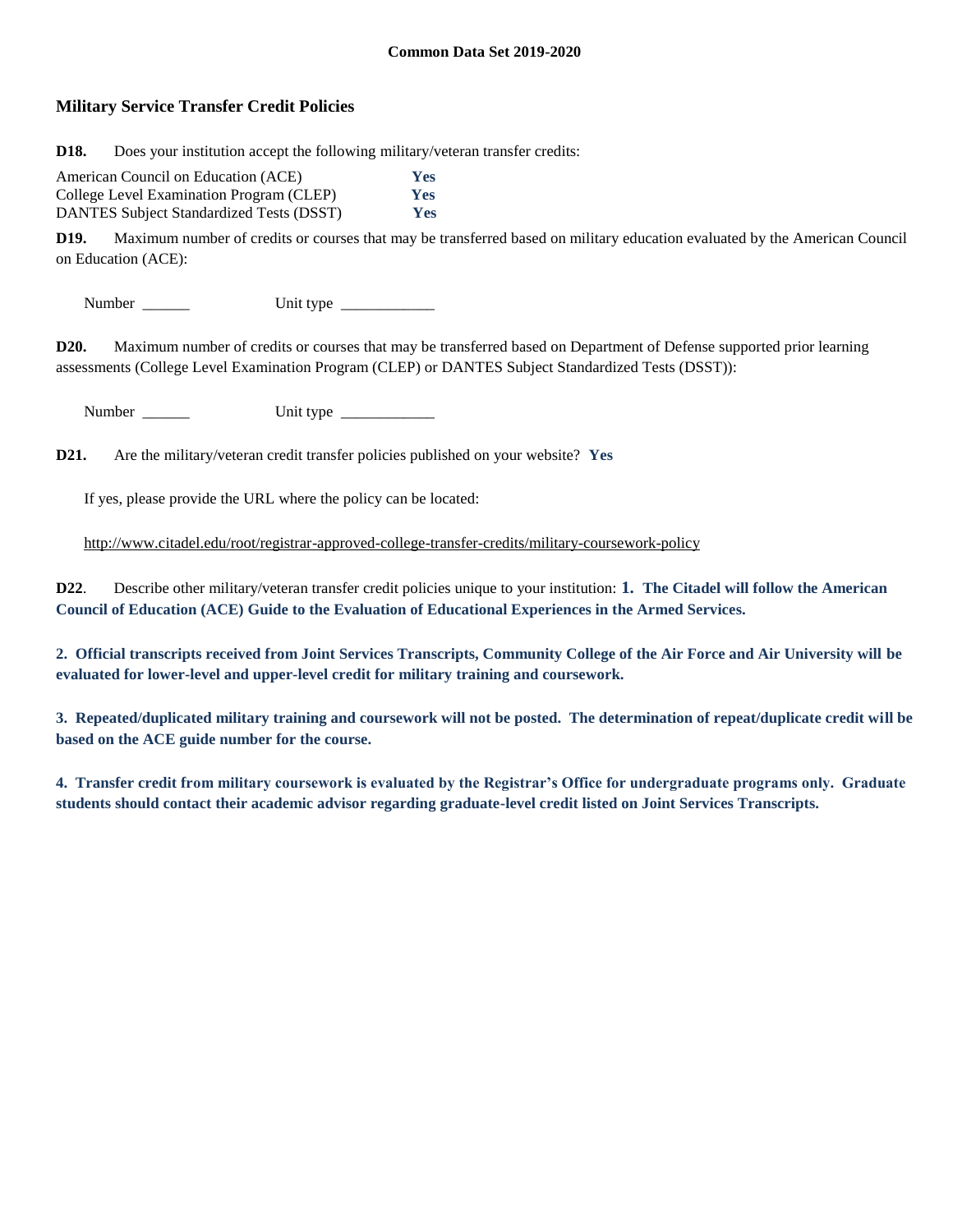# **E. ACADEMIC OFFERINGS AND POLICIES**

**E1. Special study options:** Identify those programs available at your institution. Refer to the glossary for definitions.

| <b>Cooperative education program</b> | Independent study                    |
|--------------------------------------|--------------------------------------|
| <b>Distance learning</b>             | <b>Internships</b>                   |
| Double major                         | <b>Study abroad</b>                  |
| English as a Second Language (ESL)   | <b>Teacher certification program</b> |
| <b>Honors</b> program                |                                      |

## **E3. Areas in which all or most students are required to complete some course work prior to graduation:**

| <b>Computer literacy</b>               | <b>Mathematics</b>                |
|----------------------------------------|-----------------------------------|
| <b>English (including composition)</b> | Sciences (biological or physical) |
| <b>Foreign languages</b>               | <b>Social science</b>             |
| <b>History</b>                         |                                   |
| Other: ROTC, Leadership                |                                   |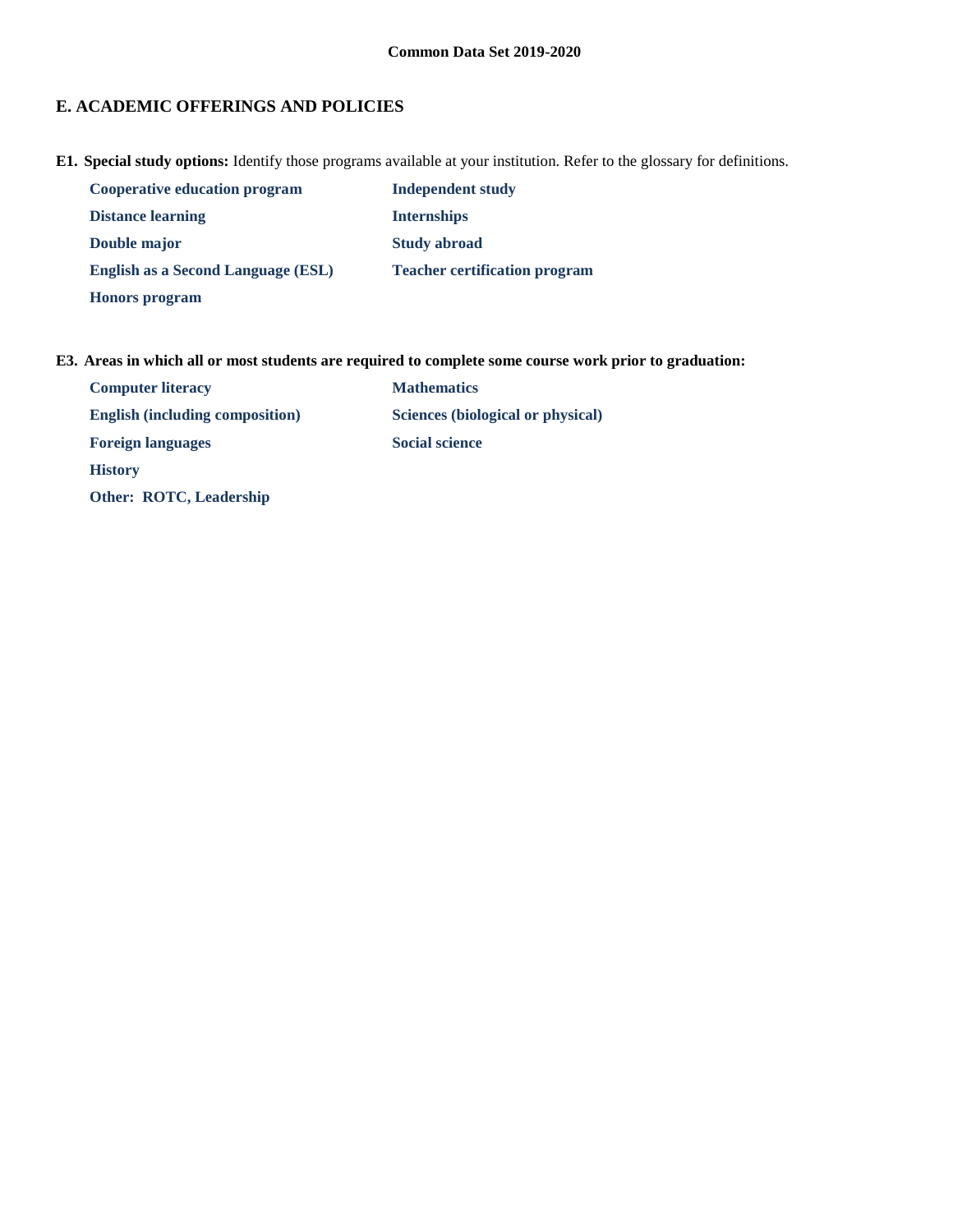## **F. STUDENT LIFE**

#### **F1. Percentages of first-time, first-year (freshman) degree-seeking students and degree-seeking undergraduates enrolled in Fall 2019 who fit the following categories:**

|                                                                      | First-time, first-year<br>(freshman) students | Undergraduates |
|----------------------------------------------------------------------|-----------------------------------------------|----------------|
| Percent who are from out of state (exclude international/nonresident |                                               |                |
| aliens from the numerator and denominator)                           | 39%                                           | 33%            |
| Percent of men who join fraternities                                 | $0\%$                                         | $0\%$          |
| Percent of women who join sororities                                 | $0\%$                                         | $0\%$          |
| Percent who live in college-owned, -operated, or -affiliated housing | <b>100%</b>                                   | <b>100%</b>    |
| Percent who live off campus or commute                               | $0\%$                                         | $0\%$          |
| Percent of students age 25 and older                                 | $0\%$                                         | $11\%$         |
| Average age of full-time students                                    | 18                                            | 21             |
| Average age of all students (full- and part-time)                    | 18                                            | 21             |

**F2. Activities offered** Identify those programs available at your institution.

**Campus Ministries Choral groups Concert band International Student Organization Literary magazine Marching band Pep band Student government Student newspaper Yearbook**

## **F3. ROTC** (program offered in cooperation with Reserve Officers' Training Corps)

Army ROTC is offered: **On campus**

Naval ROTC is offered: **On campus**

Air Force ROTC is offered: **On campus**

**F4. Housing:** Check all types of college-owned, -operated, or -affiliated housing available for undergraduates at your institution.

**Coed dorms**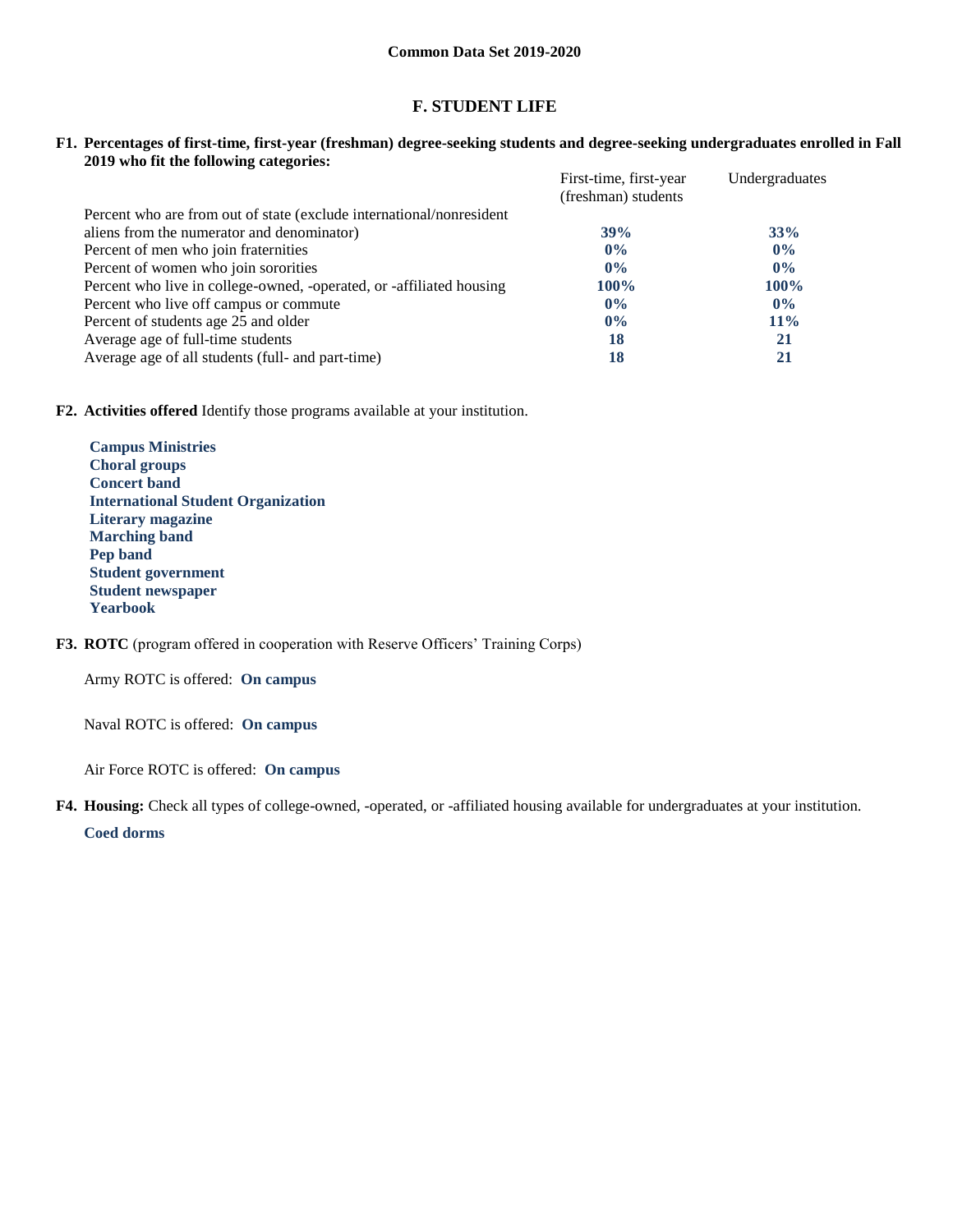## **G. ANNUAL EXPENSES**

### **G0. Please provide the URL of your institution's net price calculator:** http://www.citadel.edu/root/net-price-calculator

### **G1. Undergraduate full-time tuition, required fees, room and board**

List the typical tuition, required fees, and room and board for a full-time undergraduate student for the FULL 2020-2021 academic year (30 semester hours or 45 quarter hours for institutions that derive annual tuition by multiplying credit hour cost by number of credits). A full academic year refers to the period of time generally extending from September to June; usually equated to two semesters, two trimesters, three quarters, or the period covered by a four-one-four plan. Room and board is defined as double occupancy and 19 meals per week or the maximum meal plan. **Required fees** include only charges that all full-time students must pay that are *not* included in tuition (e.g., registration, health, or activity fees.) Do *not* include optional fees (e.g., parking, laboratory use).

|                                                       | <b>ESTIMATED</b>  |                       |  |
|-------------------------------------------------------|-------------------|-----------------------|--|
|                                                       | <b>FIRST-YEAR</b> | <b>UNDERGRADUATES</b> |  |
| <b>PUBLIC INSTITUTION</b>                             |                   |                       |  |
| <b>Tuition and Fees:</b><br>In-district:              | \$14,643          | \$14,483              |  |
| In-state (out-of-district):                           | \$14,643          | \$14,483              |  |
| Out-of-state:                                         | \$38,528          | \$38,368              |  |
| <b>NONRESIDENT ALIEN:</b><br><b>Tuition and Fees:</b> | \$38,528          | \$38,368              |  |
|                                                       |                   |                       |  |
| <b>ROOM AND BOARD:</b><br>(on-campus)                 | \$7,957           | \$7,957               |  |

- **G2. Number of credits per term a student can take for the stated full-time tuition 22**
- **G3. Do tuition and fees vary by year of study (e.g., sophomore, junior, senior)?**
- **G4. Do tuition and fees vary by undergraduate instructional program?**
- **G5. Provide the estimated expenses for a typical full-time undergraduate student:**

|                     | <b>ESTIMATED</b>             |                                                           |  |  |  |
|---------------------|------------------------------|-----------------------------------------------------------|--|--|--|
|                     | <b>Residents</b><br>(Cadets) | Commuters – not living at home<br>(Evening Undergraduate) |  |  |  |
| Books and supplies: | \$8,144 (freshmen)           | \$892                                                     |  |  |  |
| Room and Board:     |                              | \$19,408                                                  |  |  |  |
| Transportation:     | \$2,013                      | \$2,632                                                   |  |  |  |
| Other expenses:     | \$2,037                      | \$4,813                                                   |  |  |  |

## **G6. Undergraduate per-credit-hour charges (tuition only):**

|                                     | <b>ESTIMATED</b> |
|-------------------------------------|------------------|
| PUBLIC INSTITUTIONS<br>In-district: | \$503            |
| In-state (out-of-district):         | \$503            |
| Out-of-state:                       | \$950            |
| NONRESIDENT ALIENS                  | \$950            |
| <b>ONLINE:</b>                      | \$500            |
|                                     |                  |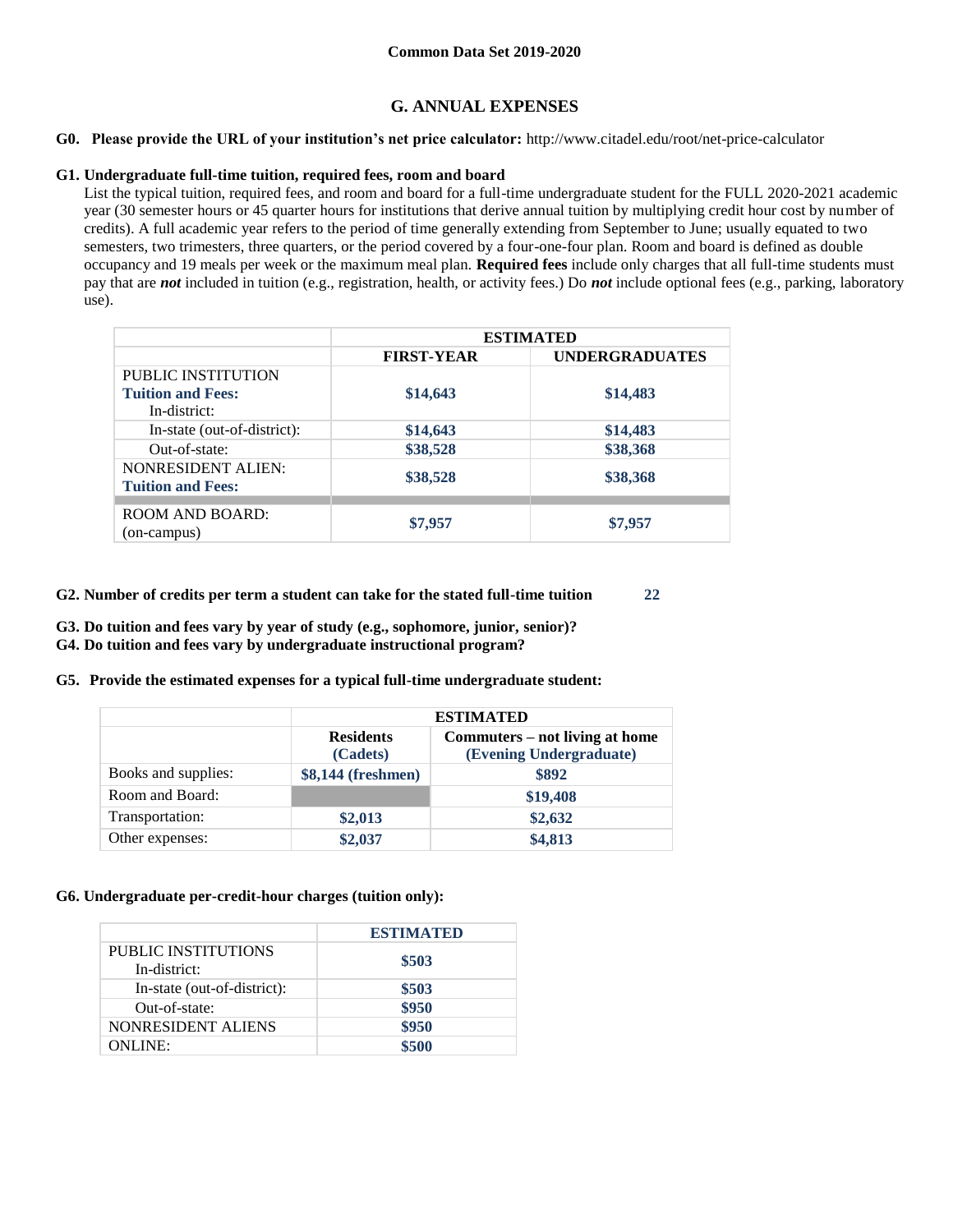## **H. FINANCIAL AID**

### **Aid Awarded to Enrolled Undergraduates**

**H1.** Enter total dollar amounts **awarded** to enrolled full-time and less than full-time degree-seeking undergraduates **(using the same cohort reported in CDS Question B1, "total degree-seeking" undergraduates)** in the following categories. (Note: If the data being reported are final figures for the 2018-2019 academic year (see the next item below), use the 2018-2019 academic year's CDS Question B1 cohort.) Include aid awarded to international students (i.e., those not qualifying for federal aid). **Aid that is non-needbased but that was used to meet need should be reported in the need-based aid column. (For a suggested order of precedence in assigning categories of aid to cover need, see the entry for "non-need-based scholarship or grant aid" on the last page of the definitions section.)**

Indicate the academic year for which data are reported for **items H1**, **H2**, **H2A**, and **H6** below: **2019-2020 estimated** 

Which needs-analysis methodology does your institution use in awarding institutional aid? **(Formerly H3) Federal methodology (FM)**

|                                                                                                                                                                                      | <b>Need-based</b><br>(Include non-need-based aid<br>use to meet need.) | Non-need-based<br>(Exclude non-need-based aid<br>use to meet need.) |
|--------------------------------------------------------------------------------------------------------------------------------------------------------------------------------------|------------------------------------------------------------------------|---------------------------------------------------------------------|
|                                                                                                                                                                                      | \$                                                                     | \$                                                                  |
| <b>Scholarships/Grants</b>                                                                                                                                                           |                                                                        |                                                                     |
| Federal                                                                                                                                                                              | \$3,277,026                                                            | \$170,646                                                           |
| State (i.e., all states, not only the state in which your<br>institution is located)                                                                                                 | \$2,968,086                                                            | \$2,054,400                                                         |
| Institutional: Endowed scholarships, annual gifts and<br>tuition funded grants, awarded by the college, excluding<br>athletic aid and tuition waivers (which are reported<br>below). | \$5,970,793                                                            | \$2,439,637                                                         |
| Scholarships/grants from external sources (e.g.,<br>Kiwanis, National Merit) not awarded by the college                                                                              | \$8,684,355                                                            | \$6,369,680                                                         |
| <b>Total Scholarships/Grants</b>                                                                                                                                                     | \$20,900,260                                                           | \$11,034,363                                                        |
| Self-Help                                                                                                                                                                            |                                                                        |                                                                     |
| Student loans from all sources (excluding parent loans)                                                                                                                              | \$12,586,500                                                           | \$4,191,650                                                         |
| Federal Work-Study                                                                                                                                                                   | \$165,398                                                              |                                                                     |
| State and other (e.g., institutional) work-<br>study/employment (Note: Excludes Federal Work-Study<br>captured above.)                                                               |                                                                        |                                                                     |
| <b>Total Self-Help</b>                                                                                                                                                               | \$12,751,898                                                           | \$4,191,650                                                         |
| <b>Parent Loans</b>                                                                                                                                                                  | \$6,192,302                                                            | \$1,102,798                                                         |
| <b>Tuition Waivers</b><br>Note: Reporting is optional. Report tuition waivers in this<br>row if you choose to report them. Do not report tuition<br>waivers elsewhere.               | \$431,340                                                              | \$203,742                                                           |
| <b>Athletic Awards</b>                                                                                                                                                               | \$2,942,918                                                            | \$3,021,250                                                         |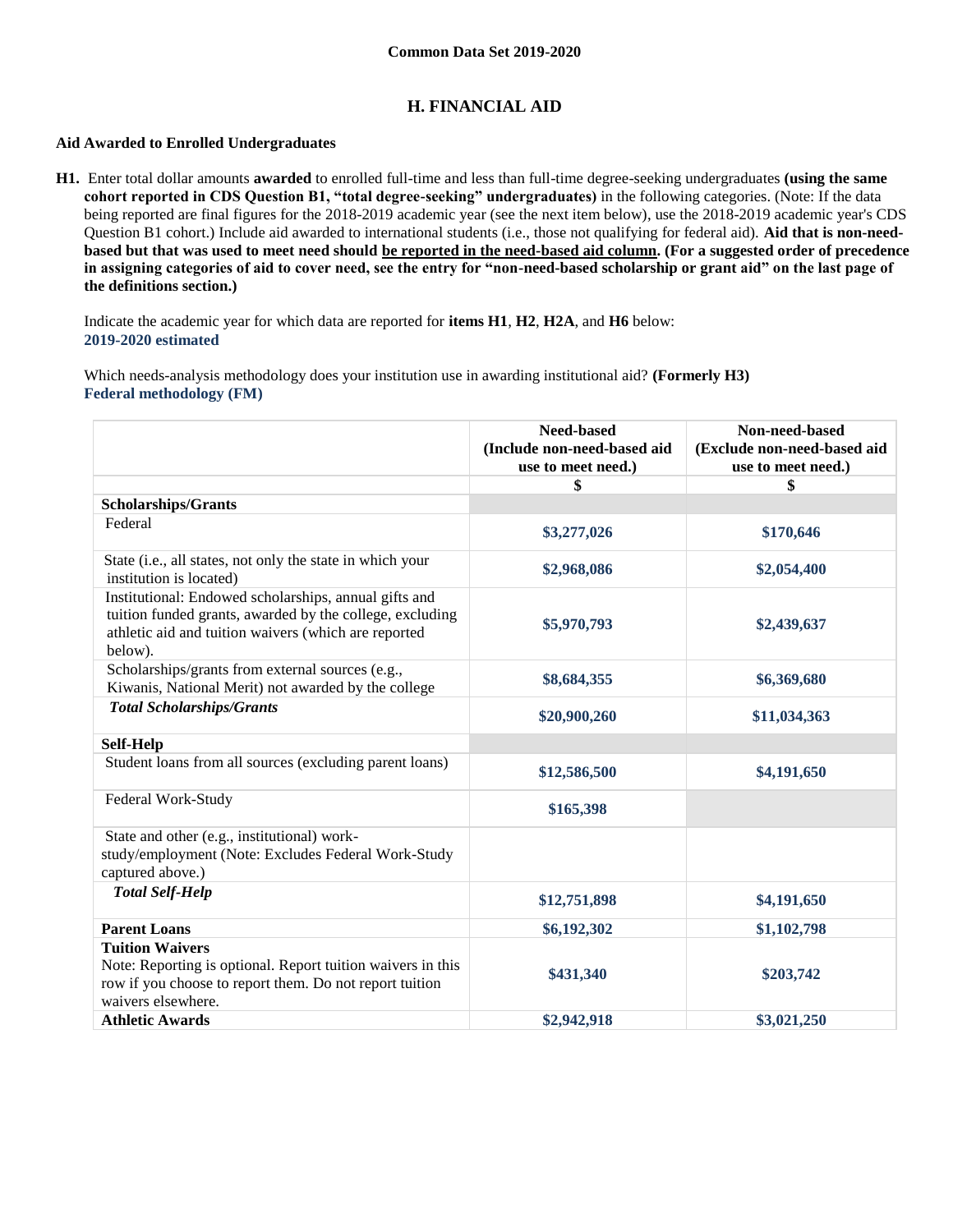**H2. Number of Enrolled Students Awarded Aid:** List the number of degree-seeking full-time and less-than-full-time undergraduates who applied for and were awarded financial aid from any source. **Aid that is non-need-based but that was used to meet need should be counted as need-based aid.** Numbers should reflect the cohort awarded the dollars reported in H1. Note: In the chart below, students may be counted in more than one row, and full-time freshmen should also be counted as full-time undergraduates.

|                  |                                                                                                                                                                                                                                                                                        | <b>First-time</b><br><b>Full-time</b><br>Freshmen | <b>Full-time</b><br>Undergrad<br>(Incl. Fresh) | <b>Less Than</b><br><b>Full-time</b><br>Undergrad |
|------------------|----------------------------------------------------------------------------------------------------------------------------------------------------------------------------------------------------------------------------------------------------------------------------------------|---------------------------------------------------|------------------------------------------------|---------------------------------------------------|
| a)               | Number of degree-seeking undergraduate students (CDS Item B1 if<br>reporting on Fall 2019 cohort)                                                                                                                                                                                      | 643                                               | 2,685                                          | 220                                               |
| b)               | Number of students in line a who applied for need-based financial aid                                                                                                                                                                                                                  | 546                                               | 1,985                                          | 127                                               |
| $\mathbf{c}$     | Number of students in line <b>b</b> who were determined to have financial need                                                                                                                                                                                                         | 395                                               | 1,491                                          | 90                                                |
| d)               | Number of students in line c who were awarded any financial aid                                                                                                                                                                                                                        | 378                                               | 1,449                                          | 81                                                |
| e)               | Number of students in line d who were awarded any need-based<br>scholarship or grant aid                                                                                                                                                                                               | 337                                               | 1,247                                          | 61                                                |
| f)               | Number of students in line d who were awarded any need-based self-help<br>aid                                                                                                                                                                                                          | 282                                               | 1,060                                          | 60                                                |
| g)               | Number of students in line d who were awarded any non-need-based<br>scholarship or grant aid                                                                                                                                                                                           | 70                                                | 335                                            | $\overline{\mathbf{4}}$                           |
| h)               | Number of students in line <b>d</b> whose need was fully met (exclude PLUS<br>loans, unsubsidized loans, and private alternative loans)                                                                                                                                                | 86                                                | 455                                            | 5                                                 |
| $\mathbf{i}$     | On average, the percentage of need that was met of students who were<br>awarded any need-based aid. Exclude any aid that was awarded in excess<br>of need as well as any resources that were awarded to replace EFC<br>(PLUS loans, unsubsidized loans, and private alternative loans) | 58%                                               | 67%                                            | 54%                                               |
| j)               | The average financial aid package of those in line <b>d.</b> Exclude any<br>resources that were awarded to replace EFC (PLUS loans, unsubsidized<br>loans, and private alternative loans)                                                                                              | \$17,935                                          | \$19,584                                       | \$10,178                                          |
| $\bf k$          | Average need-based scholarship or grant award of those in line e                                                                                                                                                                                                                       | \$17,319                                          | \$19,036                                       | \$8,795                                           |
| $\left( \right)$ | Average need-based self-help award (excluding PLUS loans,<br>unsubsidized loans, and private alternative loans) of those in line f                                                                                                                                                     | \$3,443                                           | \$4,433                                        | \$4,596                                           |
| m)               | Average need-based loan (excluding PLUS loans, unsubsidized loans,<br>and private alternative loans) of those in line f who were awarded a need-<br>based loan                                                                                                                         | \$3,443                                           | \$4,331                                        | \$4,589                                           |

**H2A. Number of Enrolled Students Awarded Non-need-based Scholarships and Grants:** List the number of degree-seeking fulltime and less-than-full-time undergraduates who had no financial need and who were awarded institutional non-need-based scholarship or grant aid. Numbers should reflect the cohort awarded the dollars reported in H1. Note: In the chart below, students may be counted in more than one row, and full-time freshmen should also be counted as full-time undergraduates.

|          |                                                                                                                                                                                                                      | <b>First-time</b><br><b>Full-time</b><br>Freshmen | <b>Full-time</b><br>Undergrad<br>(Incl. Fresh) | <b>Less Than</b><br><b>Full-time</b><br>Undergrad |
|----------|----------------------------------------------------------------------------------------------------------------------------------------------------------------------------------------------------------------------|---------------------------------------------------|------------------------------------------------|---------------------------------------------------|
| n)       | Number of students in line <b>a</b> who had no financial need and who were<br>awarded institutional non-need-based scholarship or grant aid (exclude<br>those who were awarded athletic awards and tuition benefits) | 177                                               | 658                                            | 30                                                |
| $\Omega$ | Average dollar amount of institutional non-need-based scholarship and<br>grant aid awarded to students in line n                                                                                                     | \$9,343                                           | \$16,160                                       | \$14,054                                          |
| p)       | Number of students in line a who were awarded an institutional non-<br>need-based athletic scholarship or grant                                                                                                      | 78                                                | 293                                            | $\bf{0}$                                          |
| q)       | Average dollar amount of institutional non-need-based athletic<br>scholarships and grants awarded to students in line <b>p</b>                                                                                       | \$27,461                                          | \$22,523                                       | \$0                                               |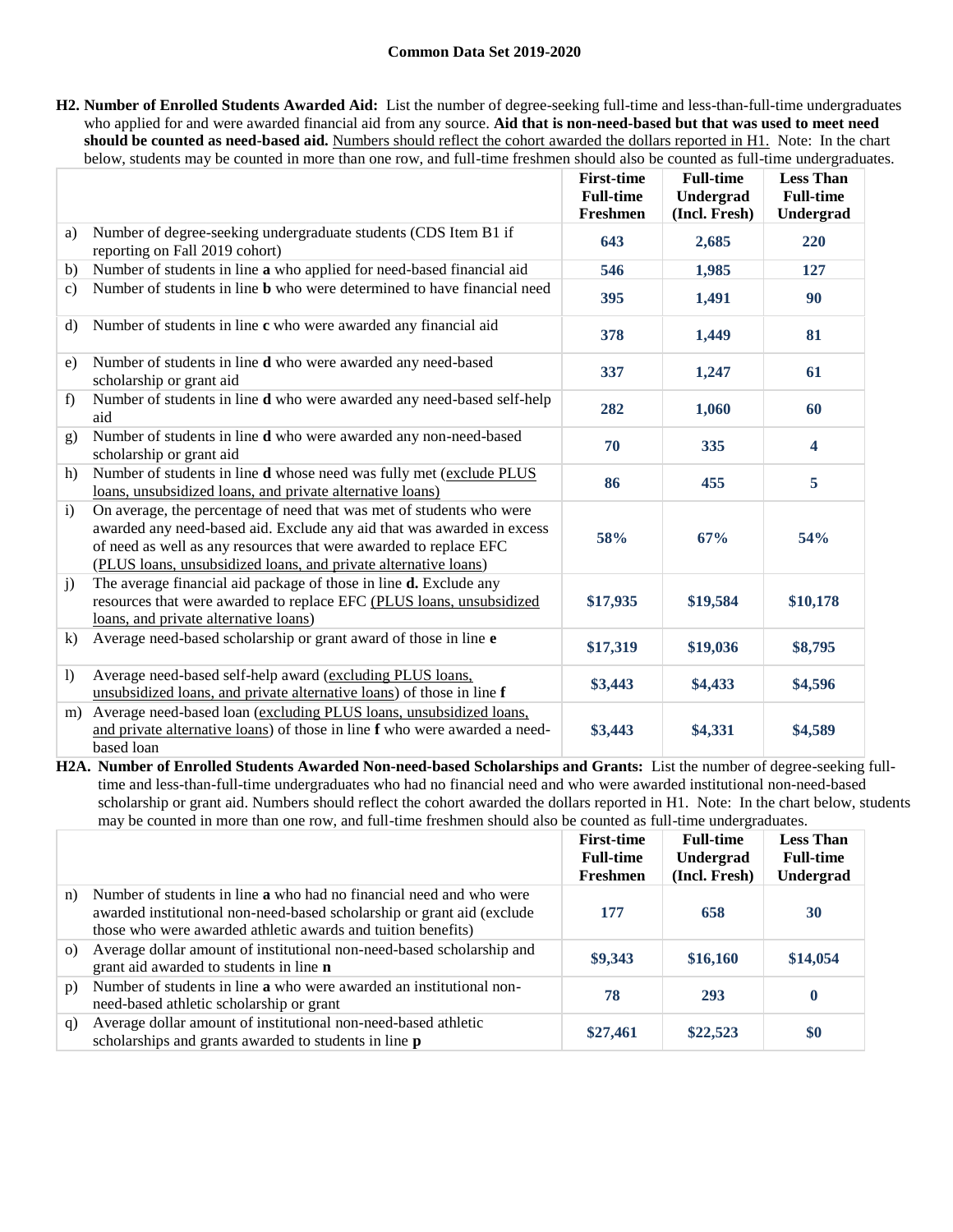Note: These are the graduates and loan types to include and exclude in order to fill out CDS H4 and H5. Include:

- 2019 undergraduate class: all students who started at your institution as first-time students and received a bachelor's degree between July 1, 2018 and June 30, 2019.
- \* only loans made to students who borrowed while enrolled at your institution.
- \* co-signed loans.

## Exclude:

- students who transferred in.
- \* money borrowed at other institutions.
- \* parent loans
- students who did not graduate or who graduated with another degree or certificate (but no bachelor's degree.

H4. Provide the number of students in the 2019 undergraduate class who started at your institution as first-time students and received a bachelor's degree between July 1, 2018 and June 30, 2019. Exclude students who transferred into your institution. **457**

H5. Number and percent of students in class (defined in H4 above) borrowing from federal, non-federal, and any loan sources, and the average (or mean) amount borrowed. NOTE: The "Average per-undergraduate-borrower cumulative principal borrowed," is designed to provide better information about student borrowing from federal and nonfederal (institutional, state, commercial) sources. The numbers, percentages, and averages for each row should be based only on the loan source specified for the particular row. For example, the federal loans average (row b) should only be the cumulative average of federal loans and the private loans average (row e) should only be the cumulative average of private loans.

|              | Source/Type of Loan                                                                                                                                                                                                                                          | Number in the<br>class (defined in<br>H <sub>4</sub> above) who<br>borrowed from<br>the types of loans<br>specified in the<br>first column | Percent of the<br>class (defined<br>above) who<br>borrowed from<br>the types of<br>loans specified in<br>the first<br>column (nearest)<br>$1\%$ ) | Average per-undergraduate-<br>borrower cumulative principal<br>borrowed from the types of loans<br>specified in the first<br>column (nearest \$1) |
|--------------|--------------------------------------------------------------------------------------------------------------------------------------------------------------------------------------------------------------------------------------------------------------|--------------------------------------------------------------------------------------------------------------------------------------------|---------------------------------------------------------------------------------------------------------------------------------------------------|---------------------------------------------------------------------------------------------------------------------------------------------------|
| a)           | Any loan program: Federal Perkins,<br>Federal Stafford Subsidized and<br>Unsubsidized, institutional, state,<br>private loans that your institution is<br>aware of, etc. Include both Federal<br>Direct Student Loans and Federal<br>Family Education Loans. | 275                                                                                                                                        | 60%                                                                                                                                               | \$28,159                                                                                                                                          |
| b)           | Federal loan programs: Federal<br>Perkins, Federal Stafford Subsidized<br>and Unsubsidized. Include both<br>Federal Direct Student Loans and<br>Federal Family Education Loans.                                                                              | 267                                                                                                                                        | 58%                                                                                                                                               | \$20,174                                                                                                                                          |
| $\mathbf{c}$ | Institutional loan programs.                                                                                                                                                                                                                                 | $\bf{0}$                                                                                                                                   | 0%                                                                                                                                                | \$0                                                                                                                                               |
| $\rm d$      | State loan programs.                                                                                                                                                                                                                                         | $\bf{0}$                                                                                                                                   | $0\%$                                                                                                                                             | \$0                                                                                                                                               |
| e)           | Private student loans made by a bank<br>or lender.                                                                                                                                                                                                           | 61                                                                                                                                         | 13%                                                                                                                                               | \$39,296                                                                                                                                          |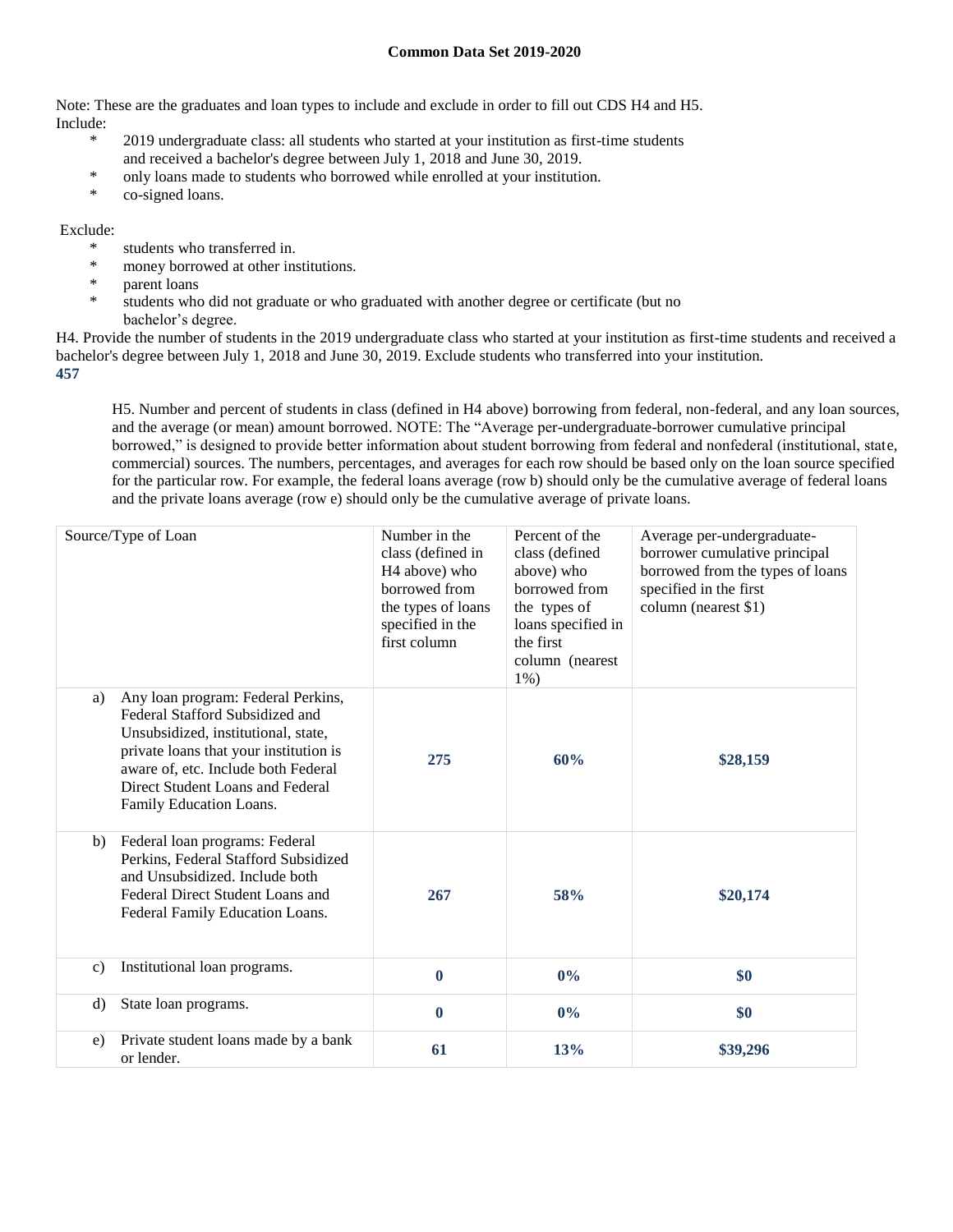**Aid to Undergraduate Degree-seeking Nonresident Aliens** (Note: Report numbers and dollar amounts for the same academic year checked in item H1.)

**H6.** Indicate your institution's policy regarding institutional scholarship and grant aid for undergraduate degree-seeking nonresident aliens:

**Institutional non-need-based scholarship or grant aid is available**

If institutional financial aid is available for undergraduate degree-seeking nonresident aliens, provide the number of undergraduate degree-seeking nonresident aliens who were awarded need-based or non-need-based aid: **5**

Average dollar amount of institutional financial aid awarded to undergraduate degree-seeking nonresident aliens: **\$29,258**

Total dollar amount of institutional financial aid awarded to undergraduate degree-seeking nonresident aliens: **\$146,288**

**H7.** Check off all financial aid forms nonresident alien first-year financial aid applicants must submit:

#### **FAFSA**

**International Student's Certification of Finances**

#### **Process for First-Year/Freshman Students**

**H8.** Check off all financial aid forms domestic first-year (freshman) financial aid applicants must submit:

### **FAFSA**

**H9.** Indicate filing dates for first-year (freshman) students:

Priority date for filing required financial aid forms: **March 1** Deadline for filing required financial aid forms: No deadline for filing required forms (applications processed on a rolling basis): **X**

**H10.** Indicate notification dates for first-year (freshman) students (answer a or b):

a.) Students notified on or about (date): \_\_\_\_\_\_\_\_\_\_\_\_\_

b.) Students notified on a rolling basis: **Yes** If yes, starting date: **December 15**

#### **H11.** Indicate reply dates:

Students must reply by (date) **within 2 weeks of notification**.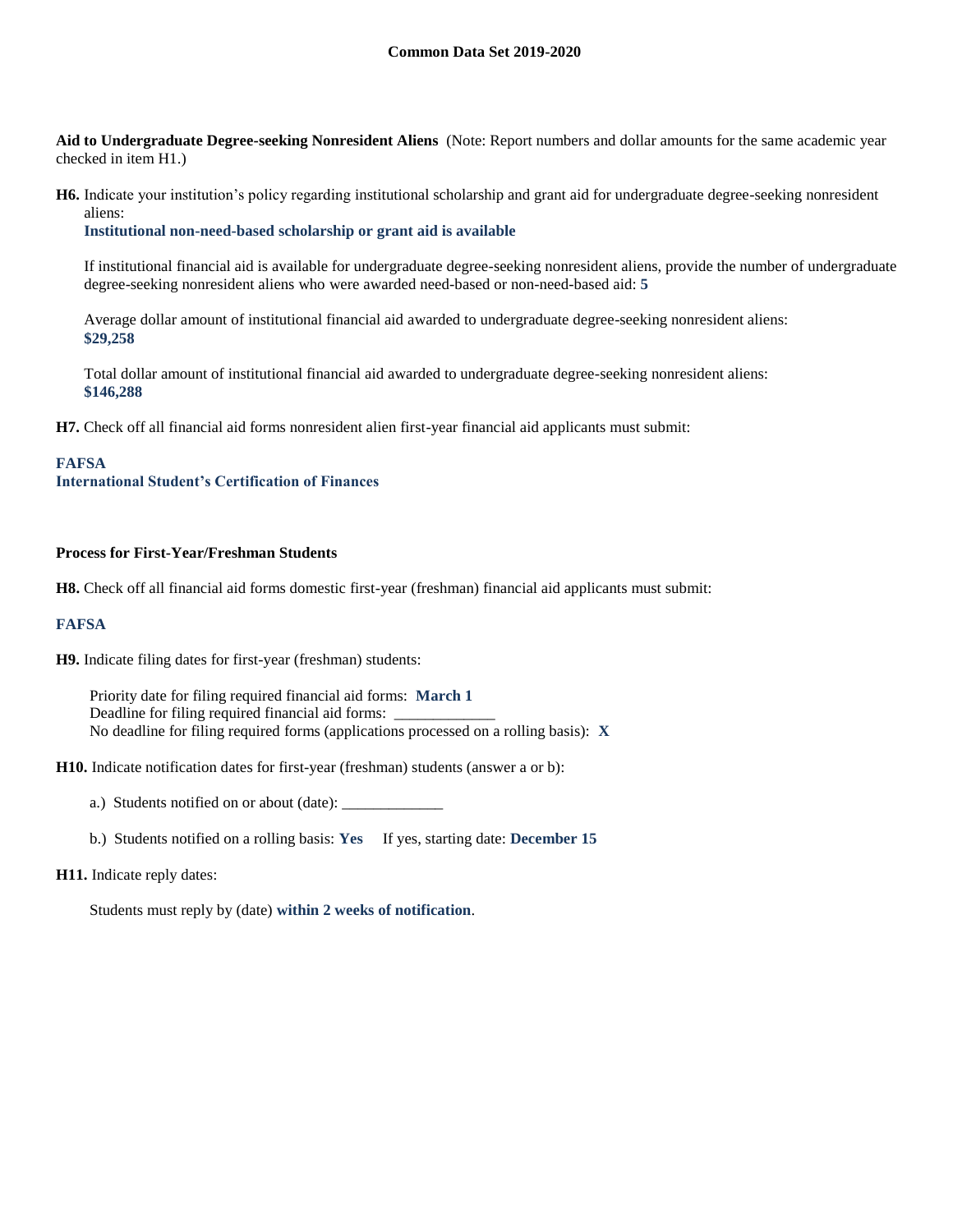## **Types of Aid Available**

Please check off all types of aid available to undergraduates at your institution:

**H12.** Loans

## FEDERAL DIRECT STUDENT LOAN PROGRAM (DIRECT LOAN)

- **X** Direct Subsidized Stafford Loans
- **X** Direct Unsubsidized Stafford Loans
- **X** Direct PLUS Loans
- **X** Federal Perkins Loans
- **X** Other (specify): **SC Teacher's Loan**

## **H13.** Scholarships and Grants

NEED-BASED:

- **X** Federal Pell
- 
- **X** SEOG<br>**X** State so **X** State scholarships/grants
- **X** Private scholarships
- **X** College/university scholarship or grant aid from institutional funds

**H14.** Check off criteria used in awarding institutional aid. Check all that apply.

| Non-need | <b>Need-based</b> |                    | Non-need | <b>Need-based</b> |                          |
|----------|-------------------|--------------------|----------|-------------------|--------------------------|
| X        |                   | Academics          |          |                   | Leadership               |
| X        |                   | Alumni affiliation |          |                   | Minority status          |
|          |                   | Art                |          |                   | Music/drama              |
| X        |                   | Athletics          |          |                   | Religious affiliation    |
|          |                   | Job skills         |          |                   | State/district residency |
|          |                   | <b>ROTC</b>        |          |                   |                          |

**H15**. If your institution has recently implemented any major financial aid policy, program, or initiative to make your institution more affordable to incoming students such as replacing loans with grants, or waiving costs for families below a certain income level please provide details below: \_\_\_\_\_\_\_\_\_\_\_\_\_\_\_\_\_\_\_\_\_\_\_\_\_\_\_\_\_\_\_\_\_\_\_\_\_\_\_\_\_\_\_\_\_\_\_\_

\_\_\_\_\_\_\_\_\_\_\_\_\_\_\_\_\_\_\_\_\_\_\_\_\_\_\_\_\_\_\_\_\_\_\_\_\_\_\_\_\_\_\_\_\_\_\_\_\_\_\_\_\_\_\_\_\_\_\_\_\_\_\_\_\_\_\_\_\_\_\_\_\_\_\_\_\_\_\_\_\_\_

\_\_\_\_\_\_\_\_\_\_\_\_\_\_\_\_\_\_\_\_\_\_\_\_\_\_\_\_\_\_\_\_\_\_\_\_\_\_\_\_\_\_\_\_\_\_\_\_\_\_\_\_\_\_\_\_\_\_\_\_\_\_\_\_\_\_\_\_\_\_\_\_\_\_\_\_\_\_\_\_\_\_\_\_\_\_\_\_\_\_\_\_\_\_\_\_\_\_

\_\_\_\_\_\_\_\_\_\_\_\_\_\_\_\_\_\_\_\_\_\_\_\_\_\_\_\_\_\_\_\_\_\_\_\_\_\_\_\_\_\_\_\_\_\_\_\_\_\_\_\_\_\_\_\_\_\_\_\_\_\_\_\_\_\_\_\_\_\_\_\_\_\_\_\_\_\_\_\_\_\_\_\_\_\_\_\_\_\_\_\_\_\_\_\_\_\_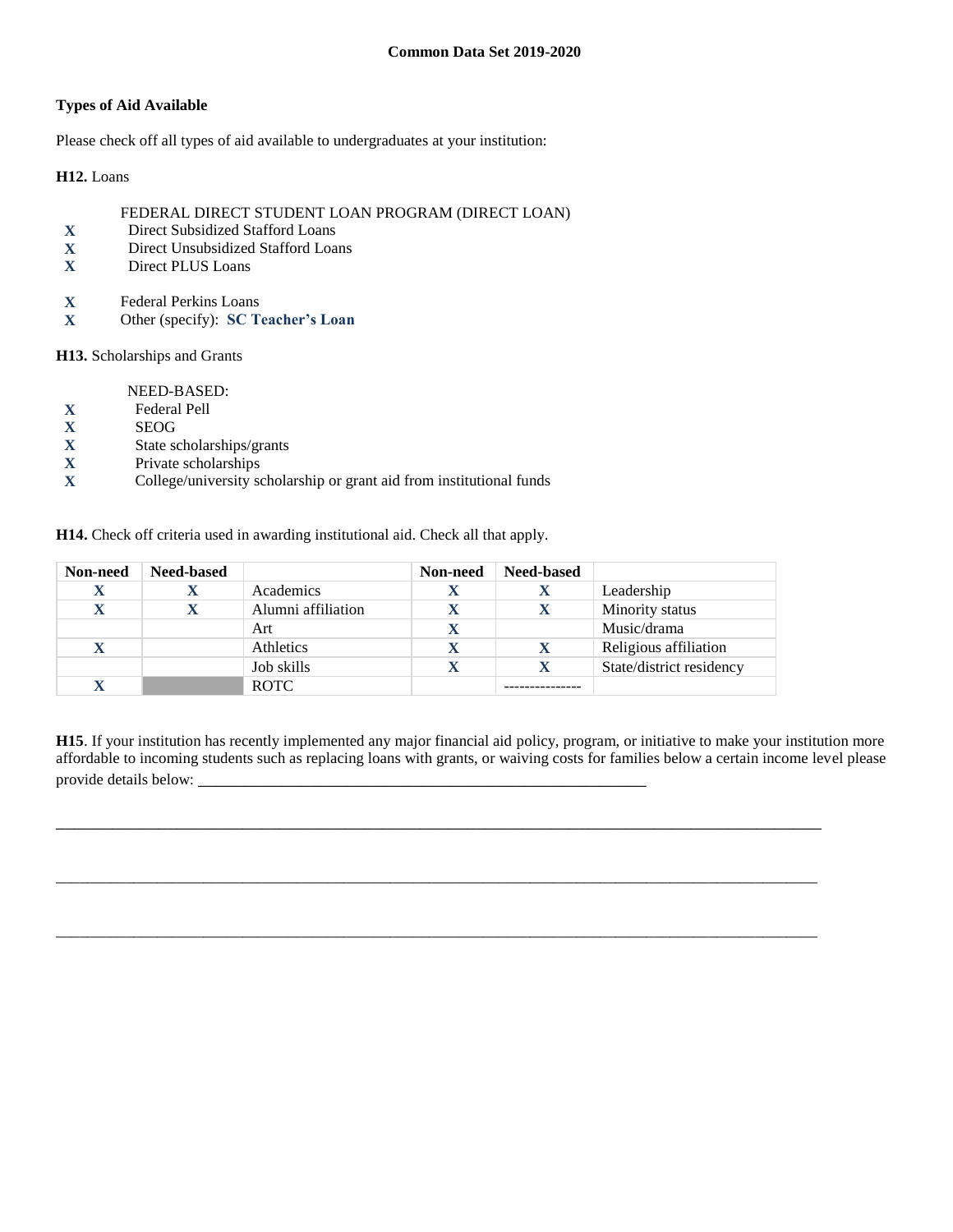# **I. INSTRUCTIONAL FACULTY AND CLASS SIZE**

**I-1. Please report the number of instructional faculty members in each category for Fall 2019. Include faculty who are on your institution's payroll on the census date your institution uses for IPEDS/AAUP.**

|                                                                                                                                                | <b>Full-time</b>        | Part-time      | <b>Total</b>     |
|------------------------------------------------------------------------------------------------------------------------------------------------|-------------------------|----------------|------------------|
| Total number of instructional faculty<br>a.)                                                                                                   | 204                     | 123            | 327              |
| Total number who are members of<br>b.<br>minority groups                                                                                       | 33                      | 16             | 49               |
| Total number who are women<br>c.)                                                                                                              | 74                      | 52             | 126              |
| Total number who are men<br>d.                                                                                                                 | 130                     | 71             | 201              |
| Total number who are nonresident aliens<br>e.)<br>(international)                                                                              | $\overline{\mathbf{4}}$ | $\mathbf 0$    | $\boldsymbol{4}$ |
| Total number with doctorate, or other<br>$f_{\cdot}$ )<br>terminal degree                                                                      | 191                     | 50             | 241              |
| Total number whose highest degree is a<br>g.)<br>master's but not a terminal master's                                                          | 12                      | 70             | 82               |
| Total number whose highest degree is a<br>h.)<br>bachelor's                                                                                    | 1                       | $\overline{2}$ | 3                |
| Total number whose highest degree is<br>i.)<br>unknown or other (Note: Items $f$ , $g$ , $h$ , and<br><i>i</i> must sum up to item <b>a</b> .) | $\bf{0}$                | 1              | 1                |
| j.) Total number in stand-alone<br>graduate/professional programs in which<br>faculty teach virtually only graduate-level<br>students          | 0                       | 0              | 0                |

## **I-2. Student to Faculty Ratio**

Report the Fall 2019 ratio of full-time equivalent students (full-time plus 1/3 part time) to full-time equivalent instructional faculty (full time plus 1/3 part time). In the ratio calculations, exclude both faculty and students in stand-alone graduate or professional programs such as medicine, law, veterinary, dentistry, social work, business, or public health in which faculty teach virtually only graduate level students. Do not count undergraduate or graduate student teaching assistants as faculty.

Fall 2019 Student to Faculty ratio: **12** to 1 (based on **3167** students and **268** faculty).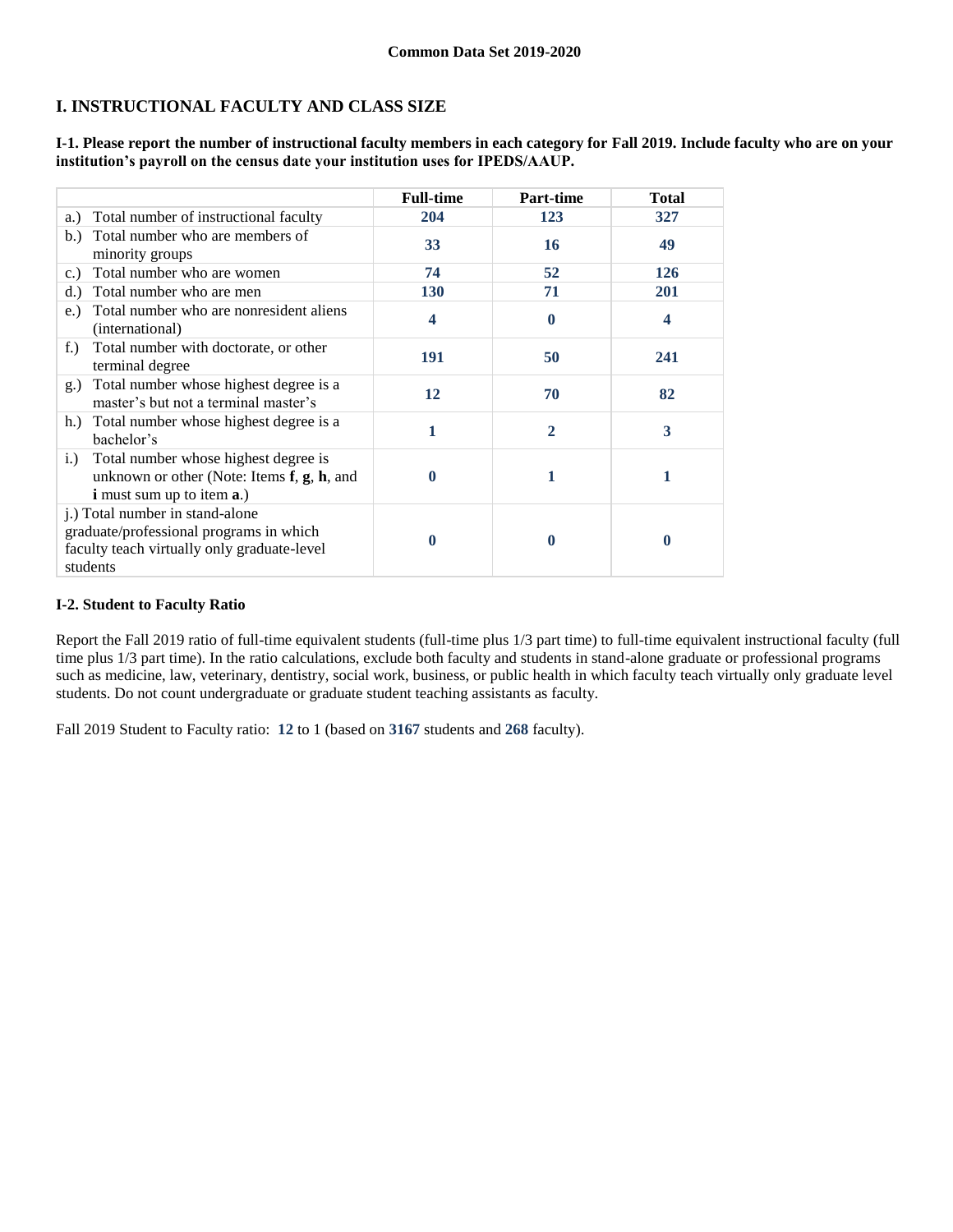## **I-3. Undergraduate Class Size**

In the table below, please use the following definitions to report information about the size of classes and class sections offered in the Fall 2019 term.

*Class Sections:* A class section is an organized course offered for credit, identified by discipline and number, meeting at a stated time or times in a classroom or similar setting, and not a subsection such as a laboratory or discussion session. Undergraduate class sections are defined as any sections in which at least one degree-seeking undergraduate student is enrolled for credit. Exclude distance learning classes and noncredit classes and individual instruction such as dissertation or thesis research, music instruction, or one-to-one readings. Exclude students in independent study, co-operative programs, internships, foreign language taped tutor sessions, practicums, and all students in one-on-one classes. Each class section should be counted only once and should not be duplicated because of course catalog cross-listings.

*Class Subsections:* A class subsection includes any subsection of a course, such as laboratory, recitation, and discussion subsections that are supplementary in nature and are scheduled to meet separately from the lecture portion of the course. Undergraduate subsections are defined as any subsections of courses in which degree-seeking undergraduate students enrolled for credit. As above, exclude noncredit classes and individual instruction such as dissertation or thesis research, music instruction, or one-to-one readings. Each class subsection should be counted only once and should not be duplicated because of cross-listings.

Using the above definitions, please report for each of the following class-size intervals the number of *class sections* and *class subsections* offered in Fall 2019. For example, a lecture class with 800 students who met at another time in 40 separate labs with 20 students should be counted once in the "100+" column in the class section column and 40 times under the "20-29" column of the class subsections table.

## **Number of Class Sections with Undergraduates Enrolled**

|                                      |       |         | Under graduate Class Size (provide numbers) |           |       |       |        |       |
|--------------------------------------|-------|---------|---------------------------------------------|-----------|-------|-------|--------|-------|
|                                      | 2-9   | $10-19$ | 20-29                                       | 30-39     | 40-49 | 50-99 | $100+$ | Total |
| <b>CLASS</b><br><b>SECTIONS</b>      | 64    | 199     | 294                                         | 107       | 10    |       |        | 675   |
|                                      |       |         |                                             |           |       |       |        |       |
|                                      | $2-9$ | $10-19$ | $20-29$                                     | $30 - 39$ | 40-49 | 50-99 | $100+$ | Total |
| <b>CLASS SUB-</b><br><b>SECTIONS</b> | 23    | 64      | 26                                          |           |       |       |        | 113   |

**Undergraduate Class Size (provide numbers)**